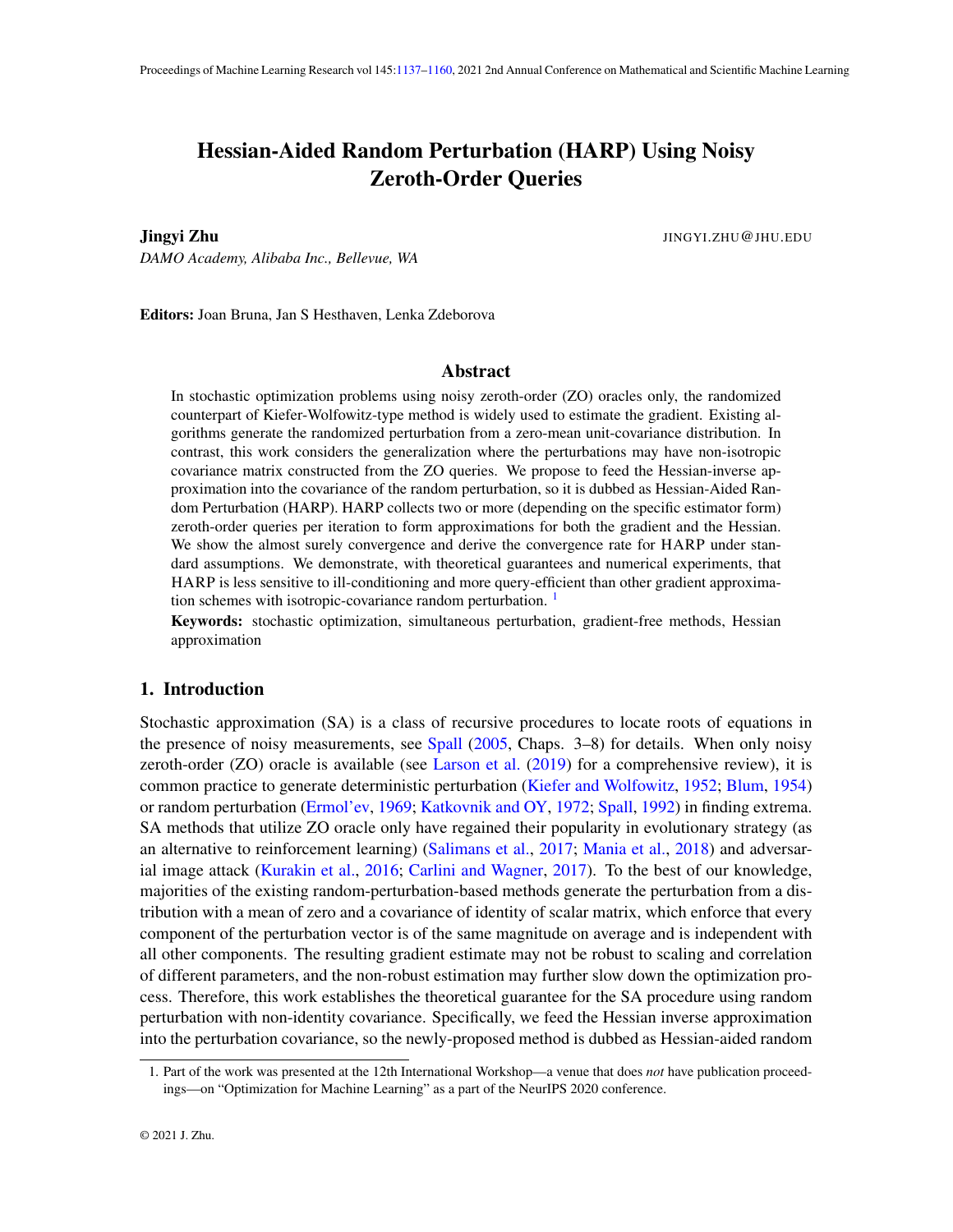perturbation (HARP). HARP exhibits faster and more stable convergence performance other SA algorithms in ill-conditioned problems, for which we provide both the theoretical analysis and the numerical illustration (via universal image attack).

We now describe the problem setting. Let  $\theta \in \mathbb{R}^d$  concatenate all the adjustable model parameters. Let the system stochasticity be represented by the random variable  $\omega \in \Omega$ , whose underlying distribution  $\mathbb P$  is generally unknown. Consider finding the minimizer for a twice-differentiable bounded-from-below loss function  $L(\cdot): \mathbb{R}^d \mapsto \mathbb{R}$ :

<span id="page-1-0"></span>
$$
\mathbf{\theta}^* \equiv \arg \min_{\mathbf{\theta} \in \mathbb{R}^d} L(\mathbf{\theta}), \text{ where } L(\mathbf{\theta}) \equiv \mathbb{E}_{\omega \sim \mathbb{P}} [\ell(\mathbf{\theta}, \omega)]. \tag{1}
$$

In [\(1\)](#page-1-0), the loss function  $L(\cdot): \mathbb{R}^d \mapsto \mathbb{R}$  measures the underlying system performance, and the random variable  $\ell(\cdot, \cdot) : \mathbb{R}^d \times \Omega \mapsto \mathbb{R}$  evaluated at  $(\theta, \omega)$  represents a noisy observation of  $L(\theta)$  when one realization of  $\omega \sim \mathbb{P}$  is drawn from  $\Omega$ . Besides, the evaluation of the noisy ZO queries  $\ell(\theta, \omega)$ is generally *expensive*. Under this setting, we implement the generic stochastic approximation (SA) algorithm:

<span id="page-1-2"></span><span id="page-1-1"></span>
$$
\hat{\boldsymbol{\Theta}}_{k+1} = \hat{\boldsymbol{\Theta}}_k - a_k \hat{\boldsymbol{g}}_k(\hat{\boldsymbol{\Theta}}_k), \ k \ge 1, \tag{2}
$$

where  $\hat{\theta}_k$  denotes the recursive estimate at the kth iteration,  $\hat{g}_k(\hat{\theta}_k)$  represents the estimate for the gradient  $g(\hat{\theta}_k)$ , and  $a_k > 0$  is the stepsize. Let us focus on the following gradient estimation scheme using two ZO queries per iteration:

$$
\hat{\boldsymbol{g}}_k(\hat{\boldsymbol{\theta}}_k) = \frac{\ell(\hat{\boldsymbol{\theta}}_k + c_k \boldsymbol{\Delta}_k, \boldsymbol{\omega}_k^+) - \ell(\hat{\boldsymbol{\theta}}_k - c_k \boldsymbol{\Delta}_k, \boldsymbol{\omega}_k^-)}{2c_k} \boldsymbol{m}_k(\boldsymbol{\Delta}_k),
$$
\n(3)

where  $c_k$  represents the differencing magnitude, the d-dimensional random perturbation vectors  $\Delta_k$ is assumed to be drawn from a distribution with 0-mean and  $\Sigma_k^{-1}$  $k^{-1}$ -covariance, and the mapping  $m_k(\cdot): \mathbb{R}^d \mapsto \mathbb{R}^d$  is odd. The details will be discussed momentarily.

As for the statistical structure between  $\omega_k^+$  and  $\omega_k^-$ , two classical scenarios are considered. The first one where  $\omega_k^+$  and  $\omega_k^-$  are independent and identically distributed will be termed as IID. The antithesis of IID, where  $\omega_k^+ = \omega_k^-$ , will be referred to as "common random number" (CRN), and it typically arises in *simulation-based* optimization.

# <span id="page-1-3"></span>1.1. Prior Work on Gradient Estimation Using ZO Queries

The generic form for gradient estimate in [\(3\)](#page-1-1) subsumes random direction stochastic approxima-tion (RDSA) [\(Ermol'ev,](#page-15-1) [1969;](#page-15-1) [Ermoliev,](#page-15-3) [1983\)](#page-15-3) with  $\Delta_k$  being uniformly distributed on the unit spherical surface and  $m_k(\Delta_k) = d\Delta_k$ , smoothed functional stochastic approximation (SFSA) [\(Katkovnik and OY,](#page-16-2) [1972\)](#page-16-2) with  $\Delta_k$  being standard multivariate normally distributed and  $m_k(\Delta_k)$  $\Delta_k$ , simultaneous perturbation stochastic approximation (SPSA) [\(Spall,](#page-17-1) [1992\)](#page-17-1) with each component of  $\Delta_k$  being Rademacher distributed and  $m_k(\Delta_k) = \Delta_k$ , and many other variants. Overall, majorities of SA schemes enforce the covariance matrix  $\Sigma_k^{-1} \succ 0$  for the random perturbation  $\Delta_k$ to be the *identity* matrix or a *scalar* matrix. Although the randomized scheme [\(3\)](#page-1-1) exists for a long time and demonstrates numerical advantages over FDSA [\(Kiefer and Wolfowitz,](#page-16-1) [1952\)](#page-16-1), theoretical foundation regarding the *optimal* choices of  $\Delta_k$  is lacking and extra caution is required in its implementation.

We propose a novel algorithm dubbed as Hessian-aided random perturbation (HARP). The choice of feeding Hessian approximation into  $\Sigma_k$  is motivated by mitigating the shortcomings of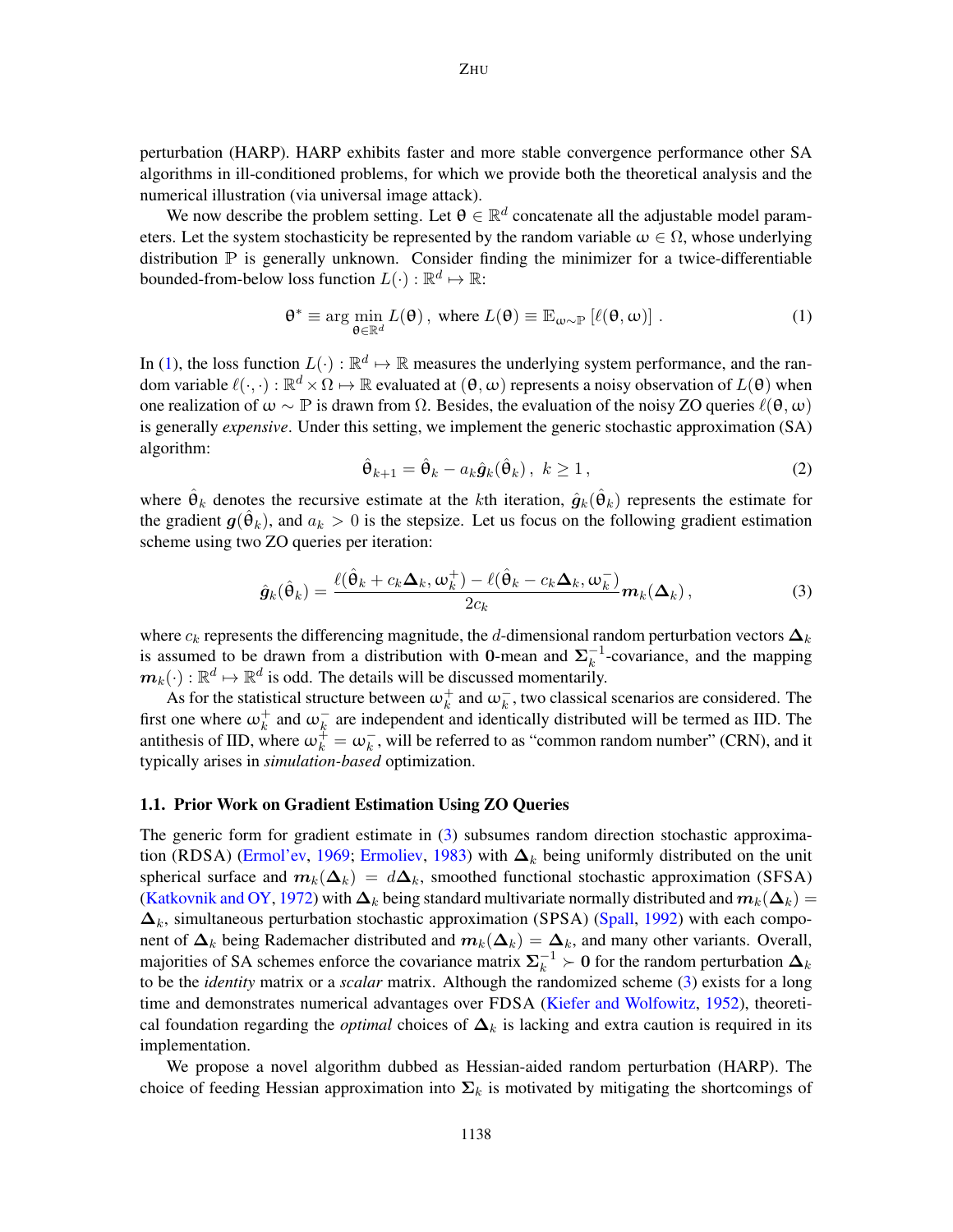$\Sigma_k = I$  in Section [2.1,](#page-3-0) analyzed theoretically through proving the almost surely convergence and convergence rate in Section [4.2,](#page-11-0) and demonstrated through two numerical experiments in Section [5.](#page-12-0) Previously, in both stochastic optimization [\(Spall,](#page-17-3) [2000\)](#page-17-3) and deterministic optimization, the Hessian approximation is applied in parameter update *only*. HARP adaptively changes the covariance  $\mathbf{\Sigma}_k^{-1}$  $k<sup>-1</sup>$  of the perturbation  $\Delta_k$  using Hessian approximation, so that one can conveniently handle the issues pertaining to the scaling and correlation of different parameters, see Section [2.1.](#page-3-0) Compared with prior algorithms using unit-covariance random perturbation, HARP exhibits faster and more stable convergence performance, especially in ill-conditioned problems.

[Maheswaranathan et al.](#page-16-5) [\(2018\)](#page-16-5) considers a non-isotropic  $\Sigma_k$ , yet it is built upon the assumption that both ZO and first-order queries are accessible—which is no longer derivative-free/black-box. [Ye et al.](#page-17-4) [\(2018\)](#page-17-4) shares some similarities with us in terms of leveraging the Hessian estimate to achieve faster convergence. The results therein have to be interpreted carefully: the random perturbation  $\Delta_k$  affects both the gradient and the Hessian estimates at every iteration, yet the proofs ignore the randomness lying in the Hessian estimate.

# 1.2. Overview and Contribution

The remainder of this paper is organized as follows. Sect. [2](#page-2-0) conveys the motivation behind adding structures to the covariance matrix for the random perturbation and presents implementation details of HARP. Sect. [4](#page-8-0) provides theoretical justification (including the a.s. convergence and the rate of convergence) for [\(2\)](#page-1-2) under IID noise. Sect. [5](#page-12-0) illustrates the numerical performance of HARP and other ZO algorithms. Sect. [6](#page-14-0) includes some concluding remarks and envisions some future directions. Before proceeding, let us outline the key contributions.

- We present a general framework of gradient estimation techniques and prove its theoretical properties (including almost surely convergence and rate of convergence). Its ZO queries per-iteration may range from one to four based on [Zhu](#page-17-5) [\(2021\)](#page-17-5), depending on the structure of the perturbation sequence. This framework unifies existing methods in Sect. [1.1](#page-1-3) where the mapping  $m_k(\cdot)$  in [\(3\)](#page-1-1) is *deterministic*. This framework allows us to explore new possible ways of constructing perturbation and design new algorithms beyond the existing ones by allowing  $m_k(\cdot)$  to be *random* and *measurable* with respect to the information available up till time k.
- We propose a new algorithm called "Hessian-Aided Random Perturbation" (HARP). The choice of feeding Hessian approximation into  $\Sigma_k$  is driven by our theoretical analysis in Section [4](#page-8-0) and demonstrated in our numerical experiments in Section [5.](#page-12-0) Previously, in both stochastic optimization [\(Spall,](#page-17-3) [2000\)](#page-17-3) and deterministic optimization, the Hessian is applied in parameter update *only*. HARP adaptively changes the covariance  $\Sigma_k$  of the perturbation  $\Delta_k$ using Hessian approximation, so that one can conveniently handle the issues pertaining to the scaling and correlation of different parameters, see Section [2.](#page-2-0) Theory and numerical experiments show that HARP outperforms other gradient approximation schemes whose random perturbation has an identity/scalar covariance matrix, especially for ill-conditioned problems.

## <span id="page-2-0"></span>2. Motivation and Pseudo-Code

Let us provide the motivation for HARP here and then present the pseudo code.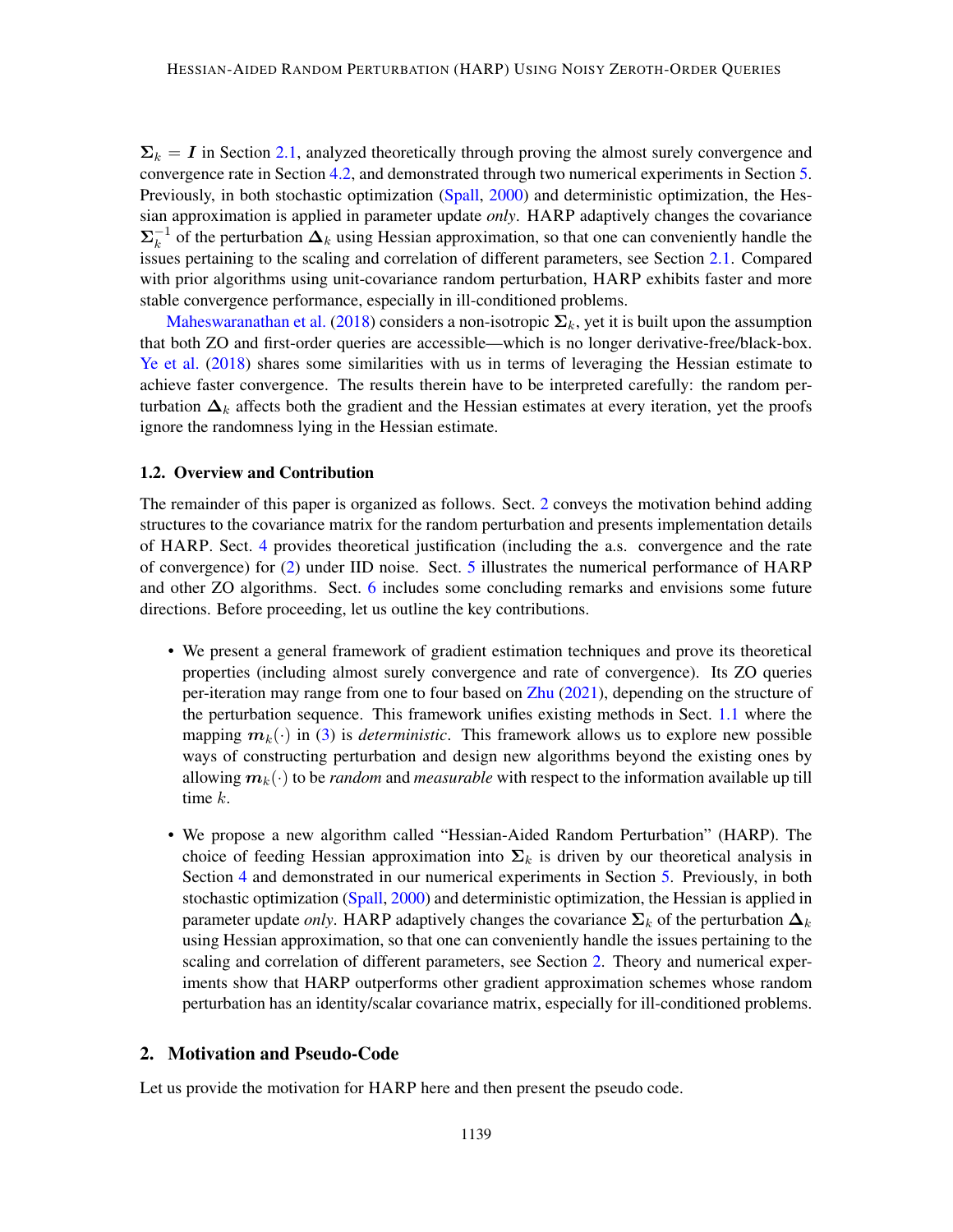# <span id="page-3-0"></span>2.1. Why Use Non-Isotropic Covariance  $\Sigma^{-1}$  for Random Perturbation  $\Delta$ ?

Prior work summarized Section [1.1](#page-1-3) enforce  $\Sigma_k = I$ . Let us illustrate the potential setback while estimating the gradient in [\(3\)](#page-1-1) via SPSA/SFSA scheme with  $\Sigma^{-1} = \Sigma = I$  and  $m(\Delta) = \Delta$ . The RDSA algorithm where  $\Sigma$  is a scalar matrix can be similarly discussed.

#### 2.1.1. DIFFERENT SCALINGS ON INDIVIDUAL DIRECTIONS

One salient feature of  $\Sigma = I$  is *equal* diagonal elements. Note that each diagonal element of  $\sum^{-1/2}$  *linearly* impacts the absolute value of the corresponding component of  $\Delta$ . Consequently, the resulting SPSA/SFSA estimate  $\hat{g}(\hat{\theta})$  will subsequently perturb every component of  $\theta$  in [\(2\)](#page-1-2) by the *same* magnitude *on average*. Naturally, feeding Hessian estimate into Σ arises from generating gradient estimate that is robust to different scalings on each direction of the underlying loss function.

Suppose we try to minimize  $L(\theta) = (100\theta_1^2 + \theta_2^2)$  whose optimum is the origin. For illustration, suppose the initial estimate  $\hat{\theta} = [1, 1]^T$ , the differencing magnitude  $c = 0.1$ , and we get to observe noise-free loss function for the moment.

SPSA uses independent Rademacher-distributed random perturbation  $\Delta^{SPSA}$ , whose four equallylikely possible values are  $[1, 1]^T$ ,  $[1, -1]^T$ ,  $[-1, -1]^T$ ,  $[-1, 1]^T$ . The expectation of the gradient estimate  $\mathbb{E}_{\Delta^{\text{SPSA}}}[\hat{g}^{\text{SPSA}}(\hat{\theta})]$  equals the true gradient  $g(\hat{\theta}) = [100, 1]^T$  now that noise-free ZO queries are accessible. However, the Euclidean norm of its covariance matrix  $Var_{\Delta^{SPSA}}[\hat{g}^{SPSA}(\hat{\theta})]$  is in the order of 10<sup>4</sup>. SFSA using  $\Delta^{\text{SFSA}} \sim \mathcal{N}(0, I)$  also gives an unbiased gradient estimate, but the corresponding covariance matrix's magnitude is twice as large as that for SPSA for this example.

HARP (algorithm details to appear) draws  $\Delta^{\text{HARP}}$  from a distribution with 0-mean and a covariance  $\Sigma = \hat{H}(\hat{\theta})^{-1}$ , where  $\hat{H}(\hat{\theta})$  represents the estimate for the Hessian function  $H(\theta) \equiv$  $\nabla^2 L(\theta)$  evaluated at  $\hat{\theta}$ . Let us defer the discussion on estimating  $\hat{H}(\cdot)$  and suppose  $H(\cdot)$  is perfectly recovered for the moment. Letting  $\Delta^{\text{HARP}} = [H(\hat{\theta})]^{-1/2} \Delta^{\text{SPSA}}$  and  $m(\Delta^{\text{HARP}}) =$  $H(\hat{\theta})\Delta^{\text{HARP}}$  is a valid choice. Note that any distributions satisfying C[.2](#page-8-1) to appear are welcomed, as they will *on average* impose 10% of the change magnitude in  $\theta_2$  onto that of  $\theta_1$ . Predictably, the resulting estimator  $\hat{g}^{\text{HARP}}(\hat{\theta})$  is unbiased too. Nonetheless, the covariance matrix of  $\hat{g}^{\text{HARP}}(\hat{\theta})$  has a Euclidean norm of  $2 \times 10^2$ , which is smaller than  $10^4$  for SPSA/SFSA.

#### 2.1.2. CORRELATION ACROSS DIRECTIONS

Another salient feature of  $\Sigma = I$  is *zero* off-diagonal elements. It immediately follows that the perturbations along all the components of ∆ are *independent* with each other. Fortunately, feeding Hessian estimate into  $\Sigma$  innately helps in generating gradient estimate that is robust to various correlations between different components of the parameter.

Say, the loss function of interest becomes  $L(\theta) = (100\theta_1^2 + \theta_2^2 + \theta_1\theta_2)$  with an extra crossterm, and  $\hat{\theta}$  and c stay the same. Similarly, we have unbiased gradient estimator  $\hat{g}^{SPSA}(\hat{\theta})$  and  $\hat{g}^{\text{HARP}}(\hat{\theta})$ . However, the covariance magnitude of the former is around  $4 \times 10^4$  while the latter is around  $8 \times 10^2$ .

#### <span id="page-3-1"></span>2.1.3. HARP

The aforementioned contrived example explains that we can reduce the variance of the gradient estimator  $\hat{g}(\theta)$  in [\(3\)](#page-1-1) by also estimating Hessian matrix on the fly. The gain from the gradientestimation side can be further propagated to a gain from the optimization perspective. With a more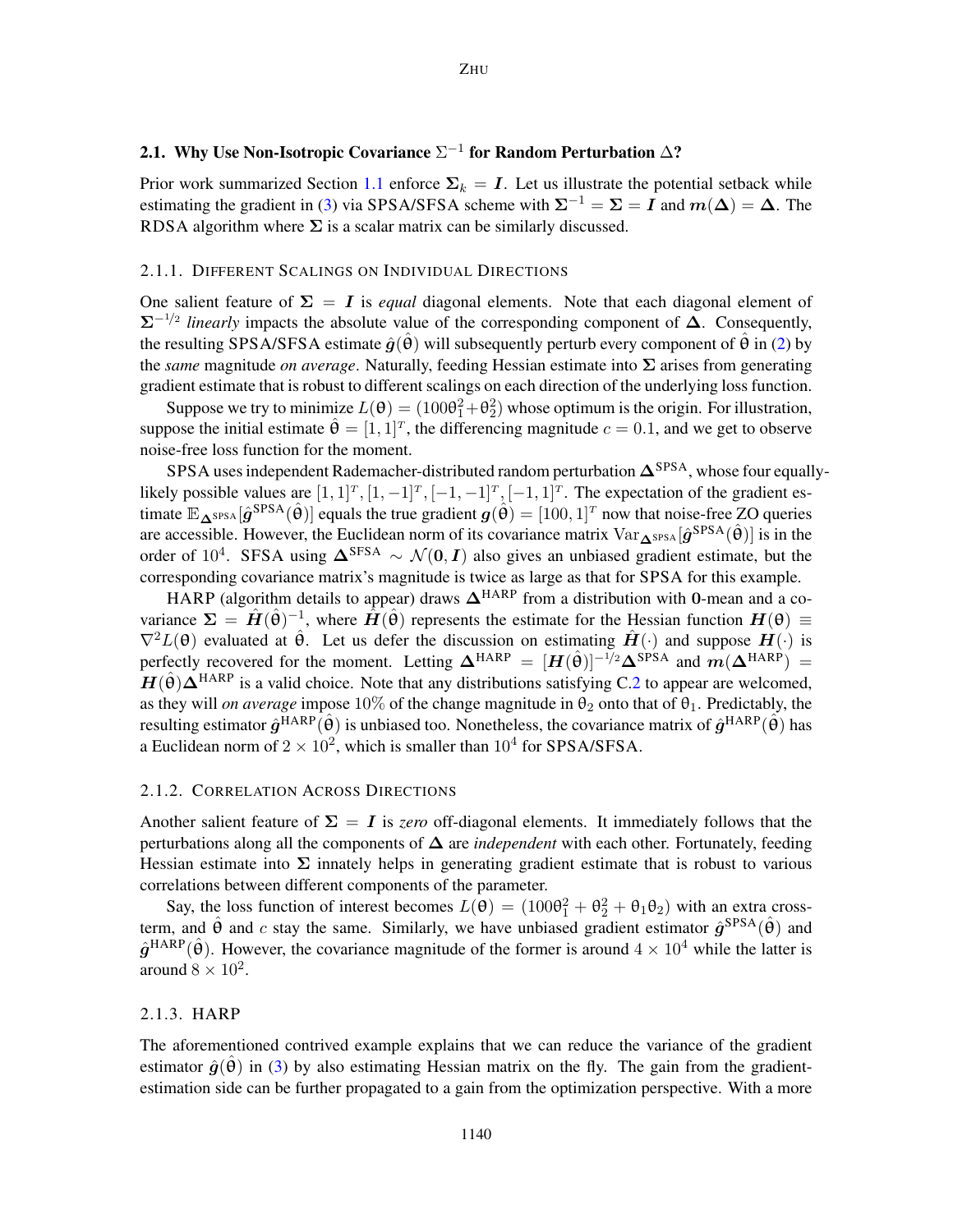reliable (in terms of smaller variance) gradient estimator, we can expect and prove that HARP can reduce the variance of the parameter estimate  $\theta$  generated from [\(2\)](#page-1-2).

#### 2.2. Algorithm Development

Though [2.1.3](#page-3-1) lays out the main motivation of HARP—reducing the variance of  $\hat{g}_k(\hat{\theta}_k)$  in *gradient estimation* and subsequently reducing the variance of  $\hat{\theta}_k$  in *stochastic optimization*—there are a few gaps need to be handled before we carry out the intuitive idea of injecting Hessian estimate into perturbation covariance.

<span id="page-4-2"></span>i) The Hessian information has to be estimated in black-box problem. Fortunately, there are prior work on estimating Hessian using ZO oracles. The deterministic-perturbation strategy in [Fabian](#page-16-6) [\(1971\)](#page-16-6) uses  $O(d^2)$  ZO queries per iteration. The randomized-perturbation scheme in [Spall](#page-17-3) [\(2000\)](#page-17-3) uses *four* ZO queries per iteration, and [Bhatnagar and Prashanth](#page-15-4) [\(2015\)](#page-15-4) uses *three* ZO queries (but the Hessian estimate involves multiple contrived constants). [Zhu](#page-17-5) [\(2021\)](#page-17-5) extends these estimators with the aid of Stein's Identity. All the Hessian estimation  $\hat{H}(\hat{\theta})$  is computed *recursively* based on the gradient estimate  $\hat{g}(\theta)$  after collecting ZO queries.

To form a  $\mathcal{F}_k$ -measurable second-order approximation, HARP is comprised of two recursions, a natural form inspired by 2SPSA [Spall](#page-17-3) [\(2000\)](#page-17-3) is

<span id="page-4-0"></span>
$$
\hat{H}_k = \left\{ m_k(\widetilde{\Delta}_k)[m_k(\Delta_k)]^T + m_k(\Delta_k)[m_k(\widetilde{\Delta}_k)]^T \right\} \bar{\ell}_k/(4c_k \widetilde{c}_k).
$$
 (4)

In [\(4\)](#page-4-0),  $c_k$  and  $\tilde{c}_k$  are the differencing magnitudes, the d-dimensional random perturbation vectors  $\Delta_k$  and  $\widetilde{\Delta}_k$  are drawn from a distribution with 0-mean and  $\Sigma_k^{-1}$  $k^{-1}$ -covariance, the mapping  $m_k(\cdot)$ :  $\mathbb{R}^d \mapsto \mathbb{R}^d$  is odd, and  $\overline{\ell}_k = \ell(\hat{\theta}_k + c_k\Delta_k + \widetilde{c}_k\widetilde{\Delta}_k, \omega_k^{+,+})$  $(k^{+,+}) - \ell(\hat{\theta}_k +$  $c_k \mathbf{\Delta}_k, \omega_k^+)-\ell(\hat{\theta}_k - c_k \mathbf{\Delta}_k + \widetilde{c}_k \widetilde{\mathbf{\Delta}}_k, \omega_k^{-,+}$  $(k^{-,+})+\ell(\hat{\theta}_k-c_k\boldsymbol{\Delta}_k,\omega_k^+).$ 

Inspired by [Zhu](#page-17-5) [\(2021\)](#page-17-5) [\(5\)](#page-4-1) provides another estimator when  $\Delta_k$  is drawn from multivariate standard normal distribution and  $m_k(\cdot)$  is an identity mapping. For succinctness, write the noisy ZO queries  $\ell_k^{\pm} \equiv \ell(\hat{\theta}_k \pm c\Delta_k, \omega_k^{\pm})$  and  $\ell_k \equiv \ell(\hat{\theta}_k, \omega_k)$ , and write the observation noise  $\varepsilon_k^{\pm} \equiv \ell_k^{\pm} - L(\hat{\theta}_k \pm c\Delta_k)$  and  $\varepsilon_k \equiv \ell_k - L(\hat{\theta}_k)$ . Depending on the number of noisy ZO queries per iteration, we have several possible Hessian estimates [Zhu](#page-17-5) [\(2021\)](#page-17-5):

$$
\int c_k^{-2} \ell_k^+ [m_k(\Delta_k) \Delta_k^T - I], \qquad (5a)
$$

$$
\hat{H}_k = \begin{cases}\nc_k^{-2}(\ell_k^+ - \ell_k)[\mathbf{m}_k(\boldsymbol{\Delta}_k)\boldsymbol{\Delta}_k^T - \mathbf{I}],\\
(2.2)^{-1}(\ell_k^+ - \ell_k)[\mathbf{m}_k(\boldsymbol{\Delta}_k)\boldsymbol{\Delta}_k^T - \mathbf{I}].\n\end{cases}
$$
\n(5)

$$
k = \begin{cases} (2c_k^2)^{-1} (\ell_k^+ + \ell_k^-) [\mathbf{m}_k(\mathbf{\Delta}_k) \mathbf{\Delta}_k^T - \mathbf{I}], & (5c) \\ (2c_k^2)^{-1} (\ell_k^+ + \ell_k^- - 2\ell_k) [\mathbf{m}_k(\mathbf{\Delta}_k) \mathbf{\Delta}_k^T - \mathbf{I}]. & (5d) \end{cases}
$$

$$
\left( (2c_k^2)^{-1} (\ell_k^+ + \ell_k^- - 2\ell_k) [m_k(\mathbf{\Delta}_k) \mathbf{\Delta}_k^T - \mathbf{I}]. \right) \tag{5d}
$$

<span id="page-4-3"></span><span id="page-4-1"></span>ii) A valid covariance matrix has to be positive-definite, i.e.,  $\Sigma > 0$ . However, due to the randomness  $\omega$  in [\(1\)](#page-1-0), there is no guarantee that the random matrix  $H(\theta)$  can be a valid covariance matrix a.s. To ensure positive-definiteness of the covariance matrix, we impose a mapping  $f(\cdot)$  from  $\mathbb{R}^{d \times d}$  to the set of symmetric and positive definite matrices at every iteration. The straightforward form for  $f(.)$  is the Levenberg-Marquardt method:  $f(H)$  =  $H + \eta I$  for  $\eta$  larger than the smallest eigenvalue of the input matrix H. Another possible mapping is  $\bm{f}(\bm{H}) = (\bm{H}^T\bm{H} + \eta \bm{I})^{1/2}$  for small  $\eta > 0$  (say,  $10^{-6}$ ), which can be implemented in  $O(d^2)$  FLOPs [\(Zhu et al.,](#page-17-6) [2020\)](#page-17-6), where the matrix square root is the unique positive-definite square root (implementable via sqrtm in MATLAB).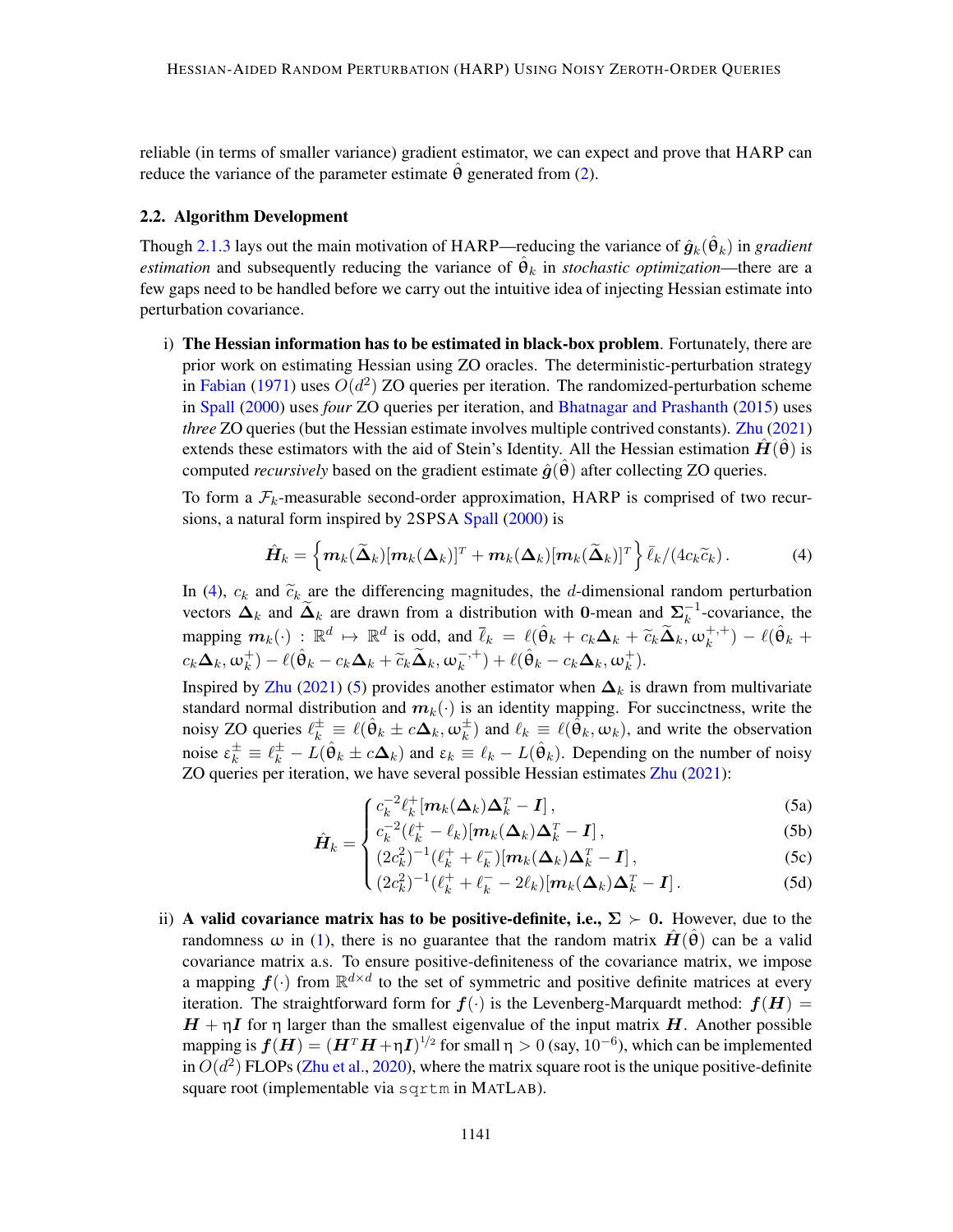Overall, we propose to solve the stochastic optimization problem  $(1)$  using the recursion  $(2)$ to mitigate [i\)–](#page-4-2)[ii\),](#page-4-3) where the gradient estimate  $\hat{g}_k(\hat{\theta}_k)$  takes the form in [\(3\)](#page-1-1) where the perturbation covariance  $\Sigma_k$  is computed as below:

$$
\int \Sigma_k = f_k(\overline{\bm{H}}_k),\tag{6a}
$$

$$
\overline{\mathbf{H}}_{k+1} = \overline{\mathbf{H}}_k - w_k (\overline{\mathbf{H}}_k - \hat{\mathbf{H}}_k),
$$
 (6b)

<span id="page-5-0"></span>for  $k \geq 0$  with weights  $w_k > 0$ . To handle [i\),](#page-4-2) [\(6b\)](#page-5-0) produces estimate for  $H(\cdot)$  through a weighted average of the seen Hessian estimates  $\hat{H}_k$ 's. The weights  $w_k$  governs the smoothing rate for Hessian estimate and  $\sum_k w_k^2 c_k^{-4} < \infty$  is crucial to ensure the convergence of [\(1\)](#page-1-0). For  $\overline{H}_0 = I$ , the early iteration of HARP resembles the randomized-perturbation strategy reviewed in Sect. [1.1.](#page-1-3) Responding to [ii\),](#page-4-3) [\(6a\)](#page-5-0) imposes a positive-definite mapping on the recursive Hessian estimate  $\overline{H}_k$ . [Zhu et al.](#page-17-6) [\(2020,](#page-17-6) Algorithms 1–2) provides a way to achieve  $O(d^2)$  FLOPs. Other forms of  $f_k(\cdot)$ satisfying conditions in [Spall](#page-17-3) [\(2000\)](#page-17-3) also work.

The implementation procedure for HARP using estimator [\(5\)](#page-4-1) is summarized in Algorithm [1.](#page-5-1) This special case requires  $\Delta_k$  is drawn from multivariate standard normal distribution and  $m_k(\cdot)$ is an identity mapping. For other general distribution of  $\Delta_k$ , additional hyper-parameter  $\tilde{c}_k$  and random perturbation  $\mathbf{\Delta}_k$  are required per [\(4\)](#page-4-0).

<span id="page-5-1"></span>

|  |  |  | <b>Algorithm 1</b> A Special Case of Hessian-Amended Random Perturbation |  |
|--|--|--|--------------------------------------------------------------------------|--|
|--|--|--|--------------------------------------------------------------------------|--|

**Input:** initialization  $\hat{\theta}_0$ ,  $\hat{H}_0 = I$ ,  $\Sigma_0 = I$ , and coefficients  $a_k, c_k, w_k$  for  $0 \le k \le K$ . 1: set iteration index  $k = 0$ . 2: for  $k = 0, 1, \cdots K$  do **generate**  $\Delta_k$  from a distribution with mean-0 and a covariance of  $\Sigma_k^{-1}$  $\overline{k}^{\perp}$  per [\(6a\)](#page-5-0) and **com**pute  $m_k(\Delta_k) = \Sigma_k \Delta_k$ . collect two ZO queries  $\ell_k^{\pm}$  $\frac{\pm}{k}$  and **estimate**  $\hat{\boldsymbol{g}}_k(\hat{\boldsymbol{\theta}}_k)$  via [\(3\)](#page-1-1). **update** parameter  $\hat{\theta}_k$  via [\(2\)](#page-1-2). estimate  $\hat{H}_k$  via [\(5\)](#page-4-1) and update  $\overline{H}_k$  via [\(6b\)](#page-5-0).  $\Rightarrow$  We may collect  $\ell_k$  is if [\(5d\)](#page-4-1) is used. end

**Output:** terminal estimate  $\hat{\theta}_K$ .

#### 2.3. Notation Convention

**Matrix and vector operations** Let  $A \in \mathbb{R}^{d \times d}$  be a matrix and let  $x \in \mathbb{R}^d$  be a vector.  $||x||$  returns the Euclidean norm of x,  $||x||_{\infty}$  returns the infinity norm of x, and  $||A||$  returns the spectral norm of A. If A is real-symmetric,  $\lambda_{\min}(A)$  and  $\lambda_{\max}(A)$  return the smallest and the largest eigenvalues of  $\bf{A}$ . The binary operator  $\otimes$  represents the Kronecker product.

**Probability and SA conventions** Let  $\mathcal{F}_k$  represent the history of the process [\(2\)](#page-1-2) until the kth iteration:

$$
\mathcal{F}_k = \{ \hat{\boldsymbol{\theta}}_0, \cdots, \hat{\boldsymbol{\theta}}_k; \boldsymbol{\Delta}_0, \cdots, \boldsymbol{\Delta}_{k-1}; \boldsymbol{\omega}_0^{\pm}, \cdots, \boldsymbol{\omega}_{k-1}^{\pm} \}.
$$
 (7)

Note that the precise definition of  $\mathcal{F}_k$  may vary, depending on the estimator forms [\(5\)](#page-4-1) and the corresponding ZO queries. Furthermore, let  $\mathbb{E}_k(\cdot)$  denote the conditional expectation  $\mathbb{E}[\cdot|\mathcal{F}_k]$ .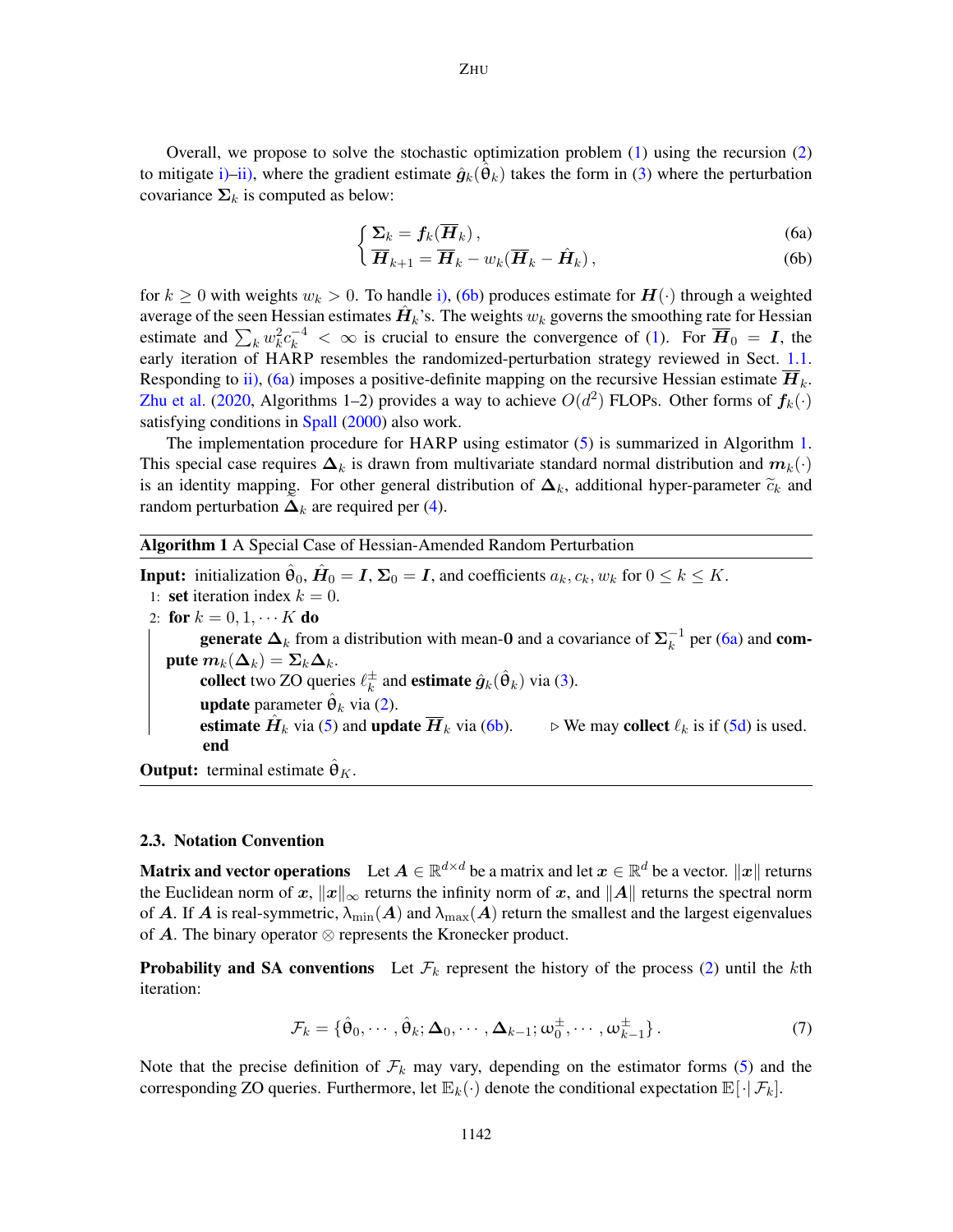**Miscellaneous notation**  $\mathbb{I}_E$  represents the indicator function of a logical expression E. In addition to  $g(\theta) \equiv \nabla L(\theta) \in \mathbb{R}^{d \times 1}$  and  $\mathbf{H}(\theta) \equiv \nabla^2 L(\theta) \in \mathbb{R}^{d \times d}$ , we also let  $\nabla^3 L(\theta) \in \mathbb{R}^{1 \times d^3}$  (as a row vector) represent the third-order derivative of  $L(·)$  evaluated at θ.

# 3. Performance Metric

Before analyzing HARP listed in Algorithm [1,](#page-5-1) let us discuss the metric that evaluates the algorithm performance.

#### <span id="page-6-5"></span>3.1. Convergence Mode

Now that all randomness in  $\hat{\theta}_k$  stemming from  $\Omega \times \Omega_{\Delta}$ , it is standard practice to measure the algorithmic performance of the recursions [\(2\)](#page-1-2) by showing

<span id="page-6-0"></span>
$$
\hat{\theta}_k
$$
 converges almost surely (strongly) to  $\theta^*$ ,  $(\hat{\theta}_k \xrightarrow{a.s.} \theta^*)$ , (8)

or

<span id="page-6-1"></span>
$$
\hat{\theta}_k
$$
 converges to  $\theta^*$  in mean-squared sense,  $(\hat{\theta}_k \xrightarrow{m.s.} \theta^*)$ . (9)

[Robbins and Monro](#page-16-7) [\(1951\)](#page-16-7) gave conditions for  $(8)$  whereas [Blum](#page-15-0) [\(1954\)](#page-15-0) for  $(9)^2$  $(9)^2$  $(9)^2$ . We will prove [\(8\)](#page-6-0) in Section [4.](#page-8-0)

#### 3.2. Rate of Convergence

When either [\(8\)](#page-6-0) or [\(9\)](#page-6-1) is shown, finding the rate of convergence naturally follows. The asymptotic root-mean-squared (RMS) error  $[\mathbb{E}(\|\tilde{\hat{\Theta}}_k - \theta^*\|)^2]^{1/2}$  of the underlying estimate  $\hat{\Theta}_k$  is a sensible measure of the distance between the  $\hat{\theta}_k$  and  $\theta^*$  average across all sample paths. Therefore, we aim to find the smallest upper bound  $\tau^*$  such that  $k^{\tau_0/2}(\tilde{\hat{\theta}}_k - \theta^*) = O_P(1)$  for all  $\tau_0 \leq \tau^*$ , which is formalized as:

<span id="page-6-3"></span>
$$
\begin{cases}\n\max_{\mathcal{S}} \tau, \\
\text{s.t. random sequence } (\hat{\theta}_k - \theta^*) \text{ is } O_P(k^{-\tau/2}),\n\end{cases}
$$
\n(10)

where the hyperparameter set S includes all the controllable stepsizes, and both  $\tau$  and  $O_P(1)$  are functions of S. Thanks to the algorithmic form  $(2)$ , the decomposition  $(18)$ , and [Billingsley](#page-15-5)  $(2008, 100)$  $(2008, 100)$ Sect. 27), the constraint in  $(10)$  always takes the following form:

<span id="page-6-4"></span>
$$
k^{\tau/2}(\hat{\theta}_k - \theta^*) \stackrel{\text{dist.}}{\longrightarrow} \mathcal{N}(\mu, B) \text{ for finite } \mu, B \succ 0,
$$
 (11)

where  $\xrightarrow{\text{dist.}}$  represents "convergence in distribution," and  $(\tau, \mu, B)$  are functions of S. When [\(11\)](#page-6-4) holds and  $[k^{\bar{1}/2}(\hat{\theta}_k - \theta^*)]$  is uniformly integrable for any  $\tau \leq \tau^*$ , [\(9\)](#page-6-1) holds. The RMS error is asymptotic to  $\lim_{k\to\infty} [\mathbb{E}(\|\hat{\theta}_k - \theta^*\|^2)]^{1/2} = k^{-\tau/2} [\|\mu\|^2 + \text{tr}(\boldsymbol{B})].$ 

<span id="page-6-2"></span><sup>2.</sup> Neither [\(8\)](#page-6-0) nor [\(9\)](#page-6-1) implies the other [\(Billingsley,](#page-15-6) [2013,](#page-15-6) Chap. 5). Both [\(8\)](#page-6-0) and [\(9\)](#page-6-1) imply convergence in probability and convergence in distribution.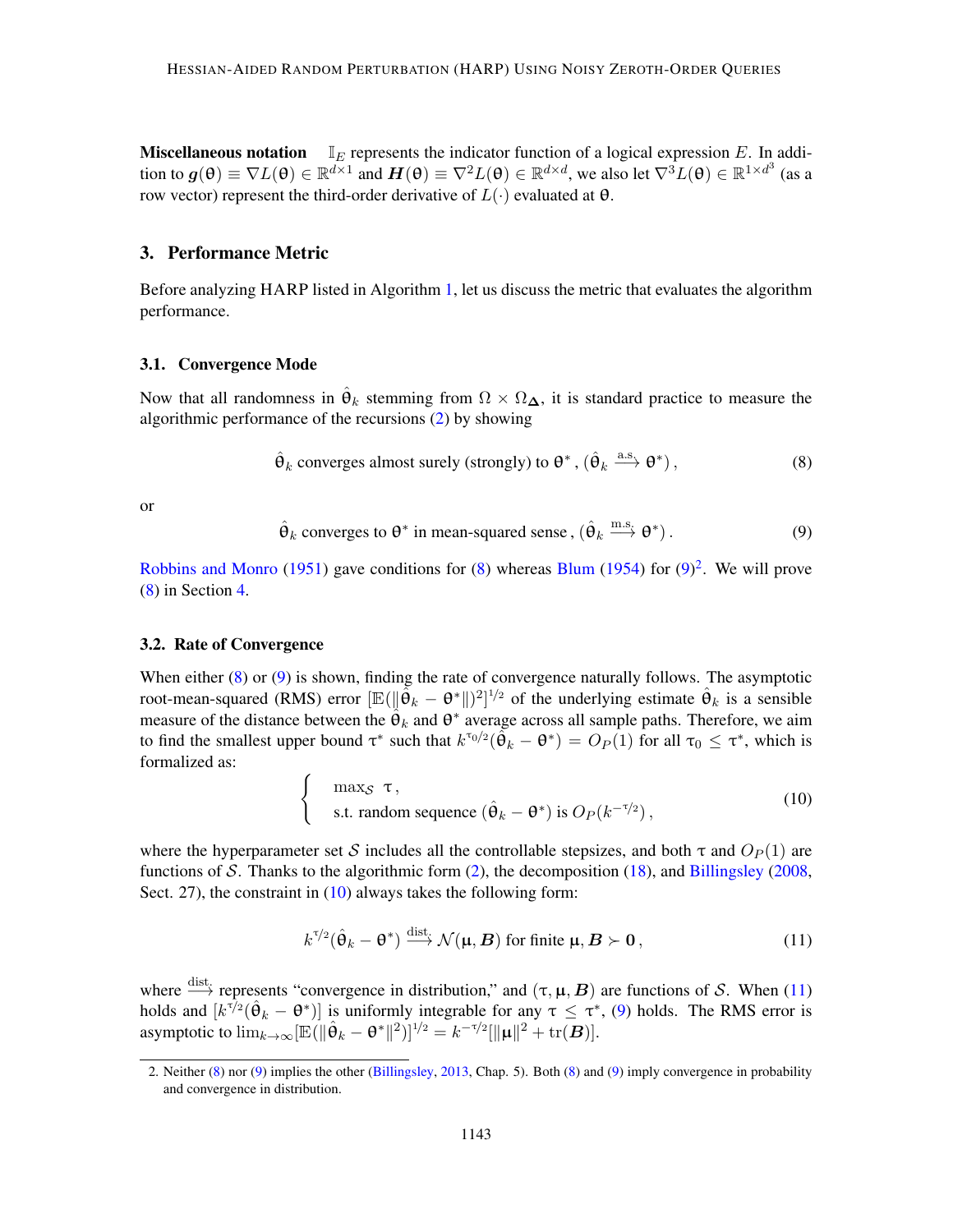#### <span id="page-7-5"></span>3.2.1. FURTHER REMARKS ON RMS

To minimize the RMS, it makes more sense to perform

<span id="page-7-0"></span>
$$
\min_{\mathcal{S}} \left\{ k^{-\tau/2} \left[ \|\mathbf{\mu}\|^2 + \text{tr}(\mathbf{B}) \right] \right\},\tag{12}
$$

as opposed to [\(10\)](#page-6-3). When k is small, the finite constant  $\|\|\mu\|^2 + \text{tr}(\bm{B})\|$  that are hidden from the big-O notation  $O(k^{-\tau/2})$  can be dominating. For sufficiently large k, the effect of the scaling coefficients dies down, and  $(12)$  reduces to  $(10)$ . Sections [4.1](#page-8-2)[–4.2](#page-11-0) show that the solution to  $(10)$  is

$$
\tau^* = \begin{cases} \frac{2}{3}, & \text{for IID noise,} \\ 1 & \text{otherwise} \end{cases}
$$
 (13)

$$
t = 1, \quad \text{for CRN noise}, \tag{14}
$$

when  $L(\cdot)$  is is non-quadratic<sup>[3](#page-7-1)</sup> and three-times<sup>[4](#page-7-2)</sup> continuously differentiable.

#### 3.2.2. ITERATION AND QUERY COMPLEXITY

The complexity analysis for  $(2)$  is straightforward when the RMS metric  $(12)$  is in use. To achieve

<span id="page-7-3"></span>
$$
\epsilon\text{-accurate estimate }\hat{\theta}_k \text{ s.t. } [\mathbb{E}(\|\hat{\theta}_k - \theta^*\|^2)]^{1/2} \le \epsilon \,,\tag{15}
$$

the the *average* desired number of iteration is

<span id="page-7-6"></span>
$$
\{[\|\mu\|^2 + \text{tr}(B)]/\varepsilon\}^{2/\tau^*} = \begin{cases} O(\varepsilon^{-3}), & \text{IID noise,} \\ O(\varepsilon^{-2}), & \text{CRN noise.} \end{cases} \tag{16}
$$

# 3.3. Other Forms of "Convergence" Rate

[Nesterov and Spokoiny](#page-16-8) [\(2017,](#page-16-8) Sect. 4) uses the following notion

<span id="page-7-4"></span>
$$
\epsilon\text{-accurate estimate }\hat{\Theta}_k \text{ s.t. } \mathbb{E}[L(\hat{\Theta}_k) - L(\Theta^*)] \leq \epsilon \,,\tag{17}
$$

as opposed to [\(15\)](#page-7-3), and [\(17\)](#page-7-4) is popular for analyzing ZO algorithms [\(Ghadimi and Lan,](#page-16-9) [2013\)](#page-16-9). Let us offer a few remarks on the differences between [\(15\)](#page-7-3) and [\(17\)](#page-7-4). First of all, the resultant "convergence" rate under the notion [\(17\)](#page-7-4) require *non*-decaying rate. [Zhu](#page-17-7) [\(2020,](#page-17-7) Chap. 4) points out that  $\hat{\theta}_k$  will *not* converge to  $\theta^*$  in standard statistical sense (either a.s. or m.s. in Subsection [3.1\)](#page-6-5) when  $a_k \nrightarrow 0$ . In fact, there is no "convergence" per se [Zhu and Spall](#page-17-8) [\(2020\)](#page-17-8), as  $\hat{\theta}_k$  will be "random-walking" within a neighborhood of  $\theta^*$  even for sufficiently large k [Zhu and Spall](#page-17-9) [\(2018\)](#page-17-9). Second, [Nesterov and Spokoiny](#page-16-8) [\(2017\)](#page-16-8); [Ghadimi and Lan](#page-16-9) [\(2013\)](#page-16-9) and all the subsequent work on ZO algorithms require *additive* CRN noise, and the corresponding analysis can *not* be generalized to the general CRN noise case discussed in Section [4.2,](#page-11-0) not to mention the IID noise case in Section [4.1.](#page-8-2) Third, the complexity result [\(Nesterov and Spokoiny,](#page-16-8) [2017,](#page-16-8) Eq. (59)) does not reveal the eigenstructure of  $H(\cdot)$  under certain smoothness assumption. On the contrary, B in [\(11\)](#page-6-4) conveys all the eigen-information of  $H(\theta^*)$ , as we shall see momentarily. It makes more sense that the RMS should be larger for ill-conditioned problems compared with well-conditioned problems. Last but

<span id="page-7-1"></span><sup>3.</sup> For a quadratic function  $L(\cdot)$ ,  $\tau^* = 1$  for both IID and CRN noise.

<span id="page-7-2"></span><sup>4.</sup> For a function  $L(\cdot)$  that is p-times continuously differentiable for odd p, the fastest rate for the RMS is  $O(k^{-(p-1)/2p})$ , which goes to  $O(k^{-1/2})$  as  $p \to \infty$  [\(Fabian,](#page-16-6) [1971\)](#page-16-6).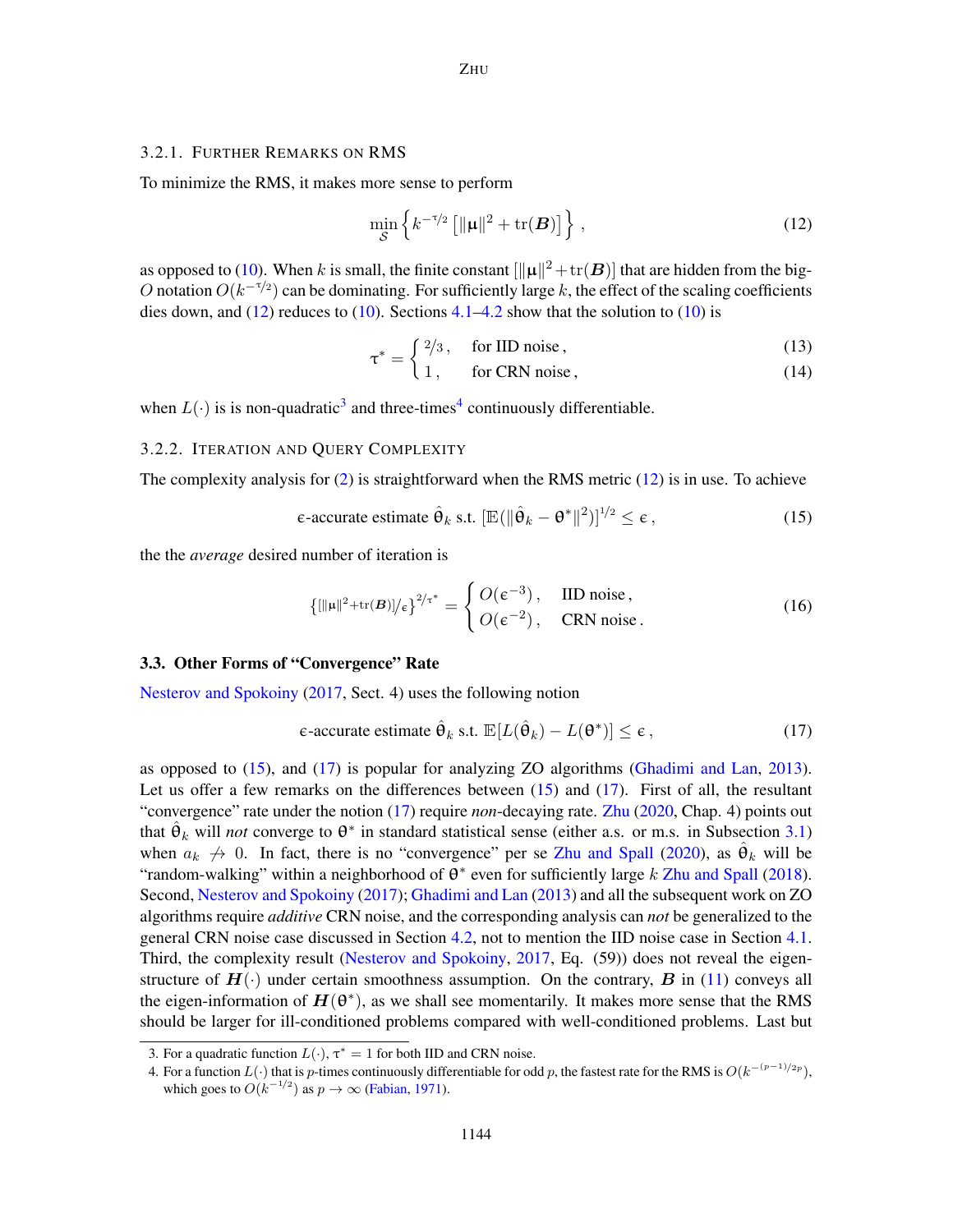not least,  $[\mathbb{E}(\|\hat{\theta}_k - \theta^*\|^2)]^{1/2} \leq \epsilon$  implies  $\mathbb{E}[L(\hat{\theta}_k) - L(\theta^*)] \leq \epsilon'$ , but generally not the other way around.

Overall, the notion [\(17\)](#page-7-4) and the analysis in [Nesterov and Spokoiny](#page-16-8) [\(2017\)](#page-16-8); [Ghadimi and Lan](#page-16-9) [\(2013\)](#page-16-9) are useful when (i) *additive* CRN noise scenario is possible, and (ii) the experimenter aims to report an acceptable output within the neighborhood of  $\theta^*$  given a limited iteration/query complexity. In fact, the non-decaying gain does provide better performance under a budget-limited context [\(Zhu and Spall,](#page-17-8) [2020,](#page-17-8) [2016\)](#page-17-10). Finally, it is advisable to use "concentration" and "concentration rate" [Kushner and Yin](#page-16-10) [\(2003,](#page-16-10) Chaps. 7–8).

## <span id="page-8-0"></span>4. Convergence Result

#### <span id="page-8-2"></span>4.1. IID Scenario

Although all estimators in [\(5\)](#page-4-1) has bias term decreasing at the same rate, we use [\(5d\)](#page-4-1) which has the smallest covariance matrix [Zhu](#page-17-5) [\(2021\)](#page-17-5). For clarity, this section analyzes  $\hat{g}_k$  in [\(3\)](#page-1-1) (using two ZO queries) and  $\hat{H}_k$  in [\(5d\)](#page-4-1) (using three ZO queries). Besides, we focus on the uncontrolled noise scenario where  $\omega_k^{\pm}$ ,  $\omega_k$  are i.i.d., frequently encountered in datastream for online learning.  $O(k^{-1/3})$  in terms of root-mean-square (RMS) error  $[\mathbb{E}(\|\hat{\theta}_k - \theta^*\|^2)]^{1/2}$  is the *fastest* rate possible for  $a_k = O(k^{-1})$ ,  $c_k = O(k^{-1/6})$ ,  $\sum_k w_k^2 c_k^{-4} < \infty$ , when  $L(\cdot)$  is thrice continuously differentiable and is not quadratic. The difference between Algorithm [1](#page-5-1) and prior work in Sect. [1.1](#page-1-3) lies in the covariance of the resulting estimate.

As pointed out in Subsection [3.2.1,](#page-7-5) not only the rate itself but also the scaling coefficient play a role in the algorithmic performance. This section first show the a.s. convergence of the estimate  $\hat{\theta}_k$  generated from [\(2\)](#page-1-2) when the covariance of the perturbation sequence may be varied, and then discuss the impact of the perturbation covariance on the finite constant  $[\|\mu\|^2 + \text{tr}(\boldsymbol{B})]$ .

# 4.1.1. Order of Bias and Variance of  $\hat{\bm{g}}_k(\hat{\bm{\theta}}_k)$

Let us first discuss the bias-variance trade-off in  $\hat{g}_k(\hat{\theta}_k)$  for IID noise. Several assumptions are imposed on the underlying loss function  $L(\cdot)$ , the procedure to generate random perturbation  $\Delta_k$ , especially the  $\mathcal{F}_k$ -measurable covariance matrix  $\Sigma_k$ , and the observation noise  $\varepsilon_k^{\pm} \equiv \ell(\hat{\theta}_k \pm \hat{\theta}_k)$  $c_k \mathbf{\Delta}_k, \omega_k^{\pm}) - L(\hat{\theta}_k \pm c \mathbf{\Delta}_k)$  and  $\varepsilon_k \equiv \ell(\hat{\theta}_k, \omega_k) - L(\hat{\theta}_k)$ .

<span id="page-8-3"></span>**Assumption A.1 (Loss Function)** Assume that there exists some K, such that for  $k \ge K$ ,  $L^{(3)}(\theta)$ *evaluated for all*  $\theta$  *in an open neighborhood of*  $\hat{\theta}_k$  *exists continuously and*  $\|L^{(3)}(\theta)\|_\infty \leq D_1$ *almost surely (a.s.).*

<span id="page-8-1"></span>**Assumption A.2 (Perturbation)** *Assume that the perturbation sequence*  $\{\Delta_k\}$  *are independently* distributed with a mean of **0** and a covariance matrix  $\Sigma_k^{-1}$  $\frac{-1}{k}$ . Meanwhile, the mapping  $m_k(\cdot)$  is an odd function. Moreover, both  $\Delta_k$  and  $m_k(\Delta_k)$  are independent of  $\hat{\theta}_k$ . Finally, assume that  $\mathbb{E}_k[m_k(\mathbf{\Delta}_k) \mathbf{\Delta}_k] \stackrel{\text{a.s.}}{=} \textit{I}$  and  $\mathbb{E}_k[\|\mathbf{\Delta}_k\|^6 \|\textit{m}_k(\mathbf{\Delta}_k)\|^2] \stackrel{\text{a.s.}}{\leq} D_2$  uniformly for all k.

<span id="page-8-4"></span>**Assumption A.3 (Noise)** Assume  $\mathbb{E}[\,\varepsilon_k^+ - \varepsilon_k^-]$  $\mathcal{L}_{k}^{-} \, \big| \, \hat{\Theta}_{k}, \mathbf{\Delta}_{k} \big| \stackrel{\text{a.s.}}{=} 0, \text{ and } \mathbb{E} \big[ \big( \varepsilon_{k}^{+} - \varepsilon_{k}^{-} \big) \big]$  $\left| \hat{\mathbf{e}}_k, \mathbf{\Delta}_k \right| \stackrel{\text{a.s.}}{\leq} D_3$ *uniformly for all* k*.*

**Remark 1** For example,  $m_k(\Delta_k) = \Sigma_k \Delta_k$  is a valid choice to enable  $\mathbb{E}_k[m_k(\Delta_k) \Delta_k^T] \stackrel{\text{a.s.}}{=} I$  for *all* k*.* Alternatively, we may generate independent and identically distributed (i.i.d.) sequence  $\{\delta_k\}$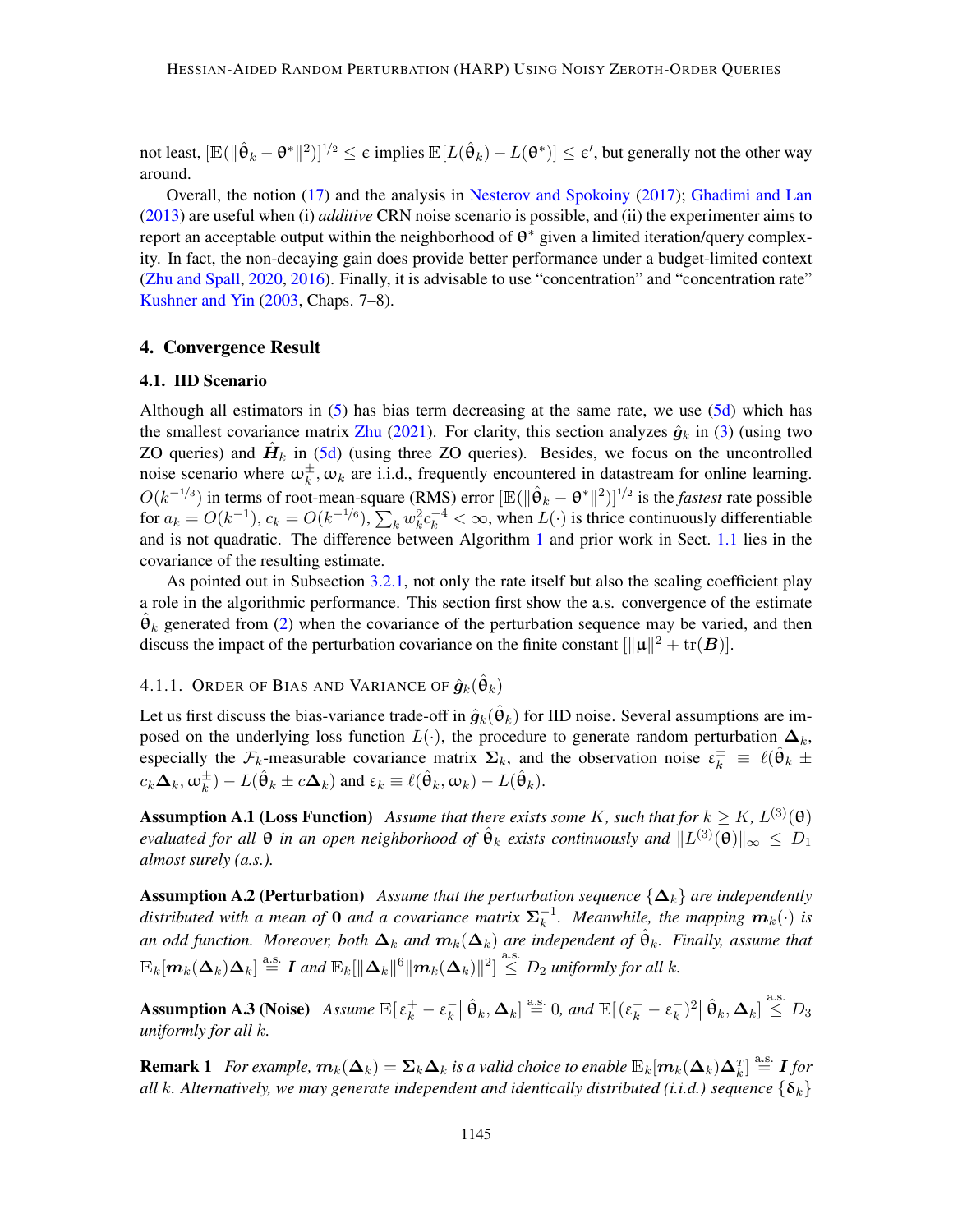*from a zero-mean and unit-covariance distribution, and then let*  $\Delta_k = \Sigma_k^{-1/2}$  $\int_k^{-1/2} \delta_k$  and  $m_k(\Delta_k) =$  $\boldsymbol{\Sigma}_k^{1/2}$  $\int_k^{1/2} \delta_k$ . Also note that  $\mathbb{E}_k[\|\Delta_k\|^6\|m_k(\hat{\theta}_k)\|^2]$  being bounded implies all the lower-moments are *bounded.*

A[.1](#page-8-3) and A[.3](#page-8-4) are assumptions imposed on the underlying loss function and the stochasticity, which we are not aware of in blackbox optimization, yet they are fundamental so that the resulting estimators make sense. On the contrary, C[.2](#page-8-1) is some verifiable conditions that the experimenter can control. Let us first discuss the asymptotically unbiasedness of both the gradient estimator and the Hessian estimator. Note that  $\hat{g}_k(\hat{\theta}_k)$  in [\(2\)](#page-1-2) can be thought of as an estimate of  $g(\hat{\theta}_k)$  and can be rewritten as:

<span id="page-9-4"></span><span id="page-9-0"></span>
$$
\hat{g}_k(\hat{\theta}_k)
$$
\n
$$
= g(\hat{\theta}_k) + \mathbb{E}_k[\hat{g}_k(\hat{\theta}_k) - g(\hat{\theta}_k)] + \{\hat{g}_k(\hat{\theta}_k) - \mathbb{E}_k[\hat{g}_k(\hat{\theta}_k)]\}
$$
\n
$$
\equiv g(\hat{\theta}_k) + \beta_k(\hat{\theta}_k) + \xi_k(\hat{\theta}_k),
$$
\n(18)

where  $\beta_k(\hat{\theta}_k)$  represents the bias of  $\hat{g}_k(\hat{\theta}_k)$  as an estimator of  $g(\hat{\theta}_k)$ , and  $\xi_k(\hat{\theta}_k)$  represents the noise term.

<span id="page-9-1"></span>Lemma 1 *When assumptions A[.1,](#page-8-3) A[.2,](#page-8-1) and A[.3](#page-8-4) hold,*

<span id="page-9-5"></span>
$$
\beta_k(\hat{\theta}_k) \stackrel{\text{a.s.}}{=} \frac{c_k^2}{12} \mathbb{E}_k \left\{ [L^{(3)}(\overline{\theta}_k^+) + L^{(3)}(\overline{\theta}_k^-)] (\Delta_k \otimes \Delta_k \otimes \Delta_k) m_k(\Delta_k) \right\},\tag{19}
$$
\n
$$
\xi_k(\hat{\theta}_k) \stackrel{\text{a.s.}}{=} \frac{(\varepsilon_k^+ - \varepsilon_k^-)}{2c_k} m_k(\Delta_k) + [m_k(\Delta_k)\Delta_k^T - I] g(\hat{\theta}_k)
$$
\n
$$
+ \frac{c_k^2}{12} [L^{(3)}(\overline{\theta}_k^+) + L^{(3)}(\overline{\theta}_k^-)] (\Delta_k \otimes \Delta_k \otimes \Delta_k) m_k(\Delta_k) - \beta_k(\hat{\theta}_k),\tag{20}
$$

where  $\overline{\theta}_k^{\pm}$  $\frac{1}{k}$  is some convex combination of  $\hat{\theta}_k$  and  $(\hat{\theta}_k \pm c_k \Delta_k)$ . Overall, the magnitude of the *bias term*  $\mathbb{E}_k \|\beta_k(\hat{\theta}_k)\|$  *is*  $O(c_k^2)$ *, and the second-moment of the noise term*  $\mathbb{E}_k[\|\xi_k\|^2]$  *is*  $O(c_k^{-2})$ *. Besides, the Hessian estimator [\(5d\)](#page-4-1) satisfies*  $\mathbb{E}_k(\hat{H}_k) \stackrel{\text{a.s.}}{=} H(\hat{\theta}_k) + O(c_k^2)$  and  $\mathbb{E}_k(\|\hat{H}_k\|^2) \stackrel{\text{a.s.}}{=}$  $O(c_k^{-4})$  $\binom{-4}{k}$ .

<span id="page-9-6"></span>**Discussion on A[.1](#page-8-3)** The  $O(c_k^2)$  bias and  $O(c_k^{-2})$  $k^{-2}$ ) variance in Lemma [1](#page-9-1) remain valid when the "three-times continuously differentiablility" in A[.1](#page-8-3) is changed to "twice-continuously differentiablility and *Lipschitz* Hessian." Under such condition, we may still obtain  $\mathbb{E}_k \|\beta_k(\hat{\theta}_k)\| = O(c_k^2)$ and  $\mathbb{E}_k[\|\mathbf{\xi}_k(\hat{\theta}_k)\|] = O(c_k^{-2})$  $\binom{-2}{k}$ .

## 4.1.2. ALMOST SURELY CONVERGENCE

With the gain sequence properly weighting the bias and variance in gradient and Hessian estimators, we can establish the almost surely convergence  $\hat{\theta}_k \stackrel{\text{a.s.}}{\longrightarrow} \theta^*$  as  $k \to \infty$ .

<span id="page-9-3"></span><span id="page-9-2"></span> ${\bf Assumption~A.4}$  (Iterate Boundedness and ODE Condition)  $\left. Assume \right\|\hat{\bm{\theta}}_k \right\| \stackrel{\rm a.s.}{<} \infty$  *for all k. Also* assume that  $\theta^*$  is an asymptotically stable solution of the differential equation  $\mathrm{d}\bm{x}(t)/\mathrm{d}t = -\bm{g}(\bm{x})$ , *whose solution under initial condition*  $x_0$  *will be denoted as*  $x(t|x_0)$ *. Moreover, let*  $D(\theta^*) \equiv$  $\{x_0: \lim_{t\to\infty} x(t|x_0)=\theta^*\}$ . Further assume that  $\hat{\theta}_k$  falls within some compact subset of  $D(\theta^*)$ *infinitely often for almost all sample points.*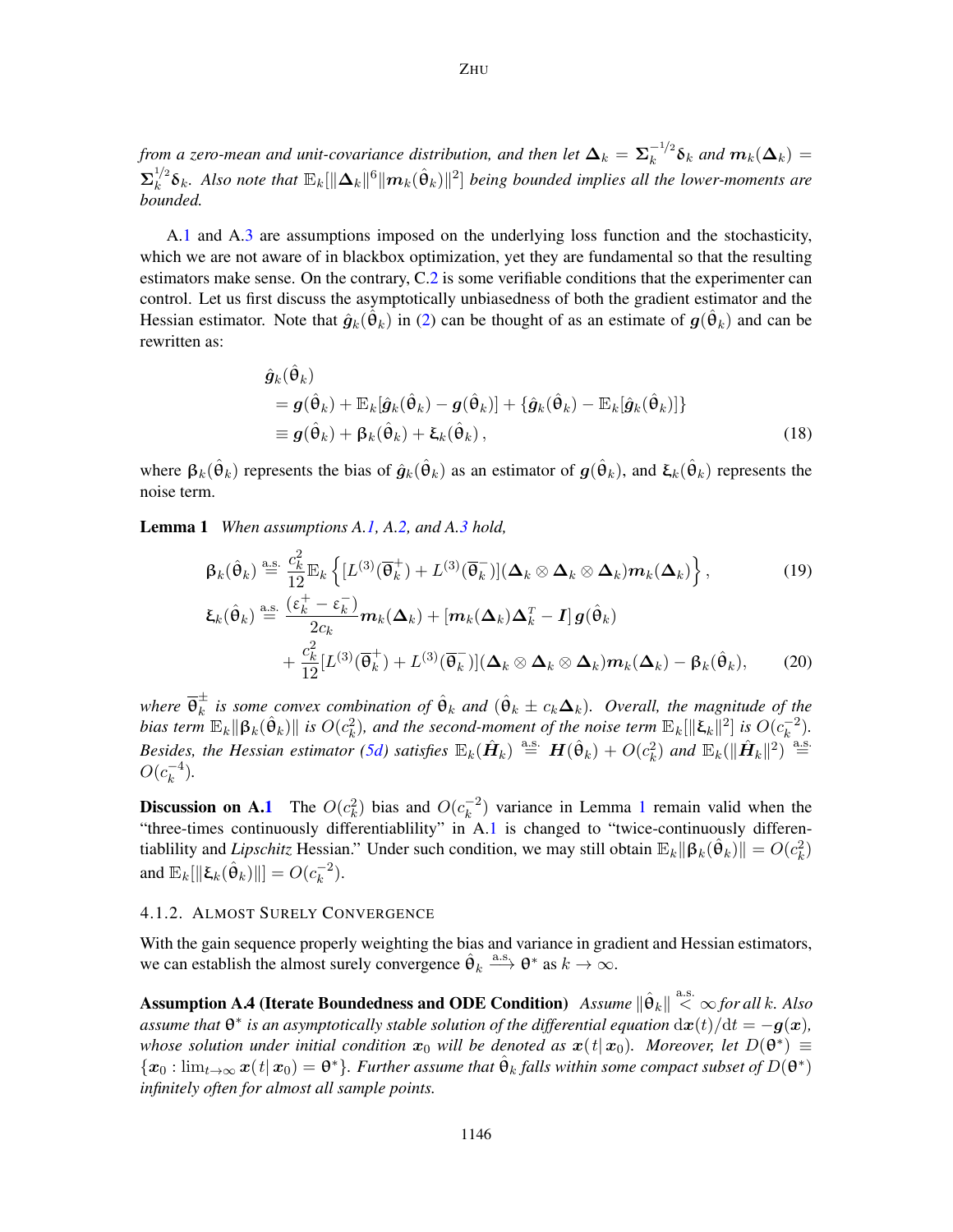**Assumption A.4' (Unique Minimum)** Assume that  $\theta^*$  is the unique minimizer such that  $\sup\{\|\theta\|$ :  $L(\theta) \le L(\theta^*) + C_1$ }  $< \infty$  for every  $C_1 > 0$ ,  $\inf_{\|\theta - \theta^*\| > C_2} [L(\theta) - L(\theta^*)] > 0$  for every  $C_2 > 0$ ,  $\inf_{\|\theta-\theta^*\|>C_3}\|g(\theta)\|>0$  *for every*  $C_3>0$ *. Moreover, there exists some* K*, such that for*  $k≥K$ *,*  $\bm{H}(\cdot)$  satisfies  $\|\bm{H}(\bm{\theta})\|_{\infty} < D_4$  for all  $\bm{\theta}$  in an open neighborhood of  $\hat{\bm{\theta}}_k$  a.s.

<span id="page-10-0"></span>Assumption A.5 (Stepsize)  $a_k > 0$ ,  $c_k > 0$ ,  $a_k \to 0$ ,  $c_k \to 0$ ,  $\sum_k a_k = \infty$ ,  $\sum_k a_k^2 c_k^{-2} < \infty$ .

<span id="page-10-1"></span>Theorem 1 (Almost Surely Convergence) *Under the assumptions A[.1,](#page-8-3) A[.2,](#page-8-1) A[.3](#page-8-4) (as in Lemma [1\)](#page-9-1),*  $a$ long with A[.4](#page-9-2) and A[.5,](#page-10-0) we have  $\hat{\theta}_k \stackrel{k\to\infty}{\longrightarrow} \theta^*$  a.s. and  $\overline{H}_k \stackrel{k\to\infty}{\longrightarrow} H(\theta^*)$  a.s.

<span id="page-10-2"></span>Theorem 1' (Almost Surely Convergence) *Under A[.1,](#page-8-3) A[.2,](#page-8-1) A[.3,](#page-8-4) along with A[.4'](#page-9-3) and A[.5,](#page-10-0) we have*

- <span id="page-10-7"></span>*i*)  $\|\hat{\theta}_k\| \leq \infty$  *for all k.*
- <span id="page-10-8"></span>*ii*)  $\hat{\theta}_k \stackrel{k\rightarrow\infty}{\longrightarrow} \theta^*$  *a.s. and and*  $\overline{H}_k \stackrel{k\rightarrow\infty}{\longrightarrow} H(\theta^*)$  *a.s.*

**Discussion on A[.4](#page-9-2) and A[.4'](#page-9-3)** First of all, note that neither A.4 nor A.4' implies the other. Moreover,  $H(\cdot)$  being strongly convex is a *sufficient* condition for both A[.4](#page-9-2) and A[.4'.](#page-9-3) Nonetheless, strong convexity is *not* a *necessary* condition for either A[.4](#page-9-2) and A[.4'.](#page-9-3) Therefore, both Theorem [1](#page-10-1) and Theorem [1'](#page-10-2) imply a.s. convergence when  $L(\cdot)$  is strongly convex, but they also imply the a.s. convergence result for functions that are more complicated beyond strongly convex functions. [Kushner and Clark](#page-16-11) [\(1978,](#page-16-11) pp. 40–41) discusses why the iterate-boundedness in A[.4](#page-9-2) *may* not not a restrictive condition and could be expected to hold in most applications.

## 4.1.3. ASYMPTOTIC NORMALITY

Additional assumptions are needed to facilitate the weak convergence result.

Assumption A.6 (Additional Conditions on Perturbation and Noise) *Assume that there exists a*  $\Sigma \succ 0$  such that  $\Sigma_k \stackrel{k\to\infty}{\longrightarrow} \Sigma$ . There exists some  $C_4 > 0$  such that  $\mathbb{E}_k[\|\boldsymbol{m}_k(\boldsymbol{\Delta}_k)\|^{2+C_4}] \stackrel{\text{a.s.}}{<} \infty$  and  $\mathbb{E}[(\varepsilon^+_k-\varepsilon^-_k$  $(\sum_{k=1}^{n} e_k)^{2+C_4}$   $|\hat{\theta}_k, \Delta_k| \stackrel{\text{a.s.}}{<} \infty$  *uniformly for all k. Finally,*  $H(\theta^*) > 0$ .

<span id="page-10-5"></span>**Remark 2** *Note that under IID scenario for the observation noise, we have*  $\mathbb{E}[(\varepsilon_k^+ - \varepsilon_k^-)]$  $\frac{1}{k} )^2 \big| \, \hat{\Theta}_k, {\bf \Delta}_k ] \rightarrow$  $2\text{Var}(\ell(\theta^*,\omega))$  *a.s., where the variance is taken over*  $\omega \in \Omega$ . This is due to  $\hat{\theta}_k \stackrel{\text{a.s.}}{\longrightarrow} \theta^*$  shown *Theorem [1](#page-10-1) and*  $c_k \rightarrow 0$  *assumed in A[.5.](#page-10-0)* 

We now show the rate of convergence of HARP in Algorithm [1.](#page-5-1) According to A[.5,](#page-10-0) we use  $a_k = \alpha/k^{\alpha}$  and  $c_k = c/k^{\gamma}$  for  $k \ge 0$ , where  $\alpha \in (1/2, 1]$ , and  $\gamma \in (0, \alpha - 1/2)$ . Granted, there are other forms for stepsizes  $(a_k, c_k)$ . However, they do not necessarily provide improved rates [\(Sacks,](#page-17-11) [1958\)](#page-17-11). Before stating Theorem [2,](#page-10-3) we introduce extra notations. Let  $\tau = \alpha - 2\gamma$  and  $\tau_{+} = \tau \cdot \mathbb{I}_{\{\alpha=1\}}$ . Let  $\Gamma_k = aH(\overline{\theta}_k)$  with  $\overline{\theta}_k$  being some convex combination of  $\hat{\theta}_k$  and  $\theta^*$ ,  $t_k = -ak^{\tau/2}\beta_k(\hat{\theta}_k)$ , and  $\boldsymbol{v}_k \equiv -ak^{-\gamma} \boldsymbol{\xi}_k(\hat{\boldsymbol{\theta}}_k)$ .

Theorem 2 (Asymptotic Normality) *Assume A[.1,](#page-8-3) A[.2,](#page-8-1) A[.3,](#page-8-4) A[.4](#page-9-2) or A[.4',](#page-9-3) A[.5,](#page-10-0) and A[.6](#page-10-4) hold. Pick*  $a > \tau +$ /[2λ<sub>min</sub>(**H**( $θ^*$ ))] *and* α ≤ 6γ*, we have* 

<span id="page-10-6"></span><span id="page-10-4"></span><span id="page-10-3"></span>
$$
k^{\tau/2}(\hat{\theta}_k - \theta^*) \stackrel{\text{dist}}{\longrightarrow} \mathcal{N}(\mu, B) , \qquad (21)
$$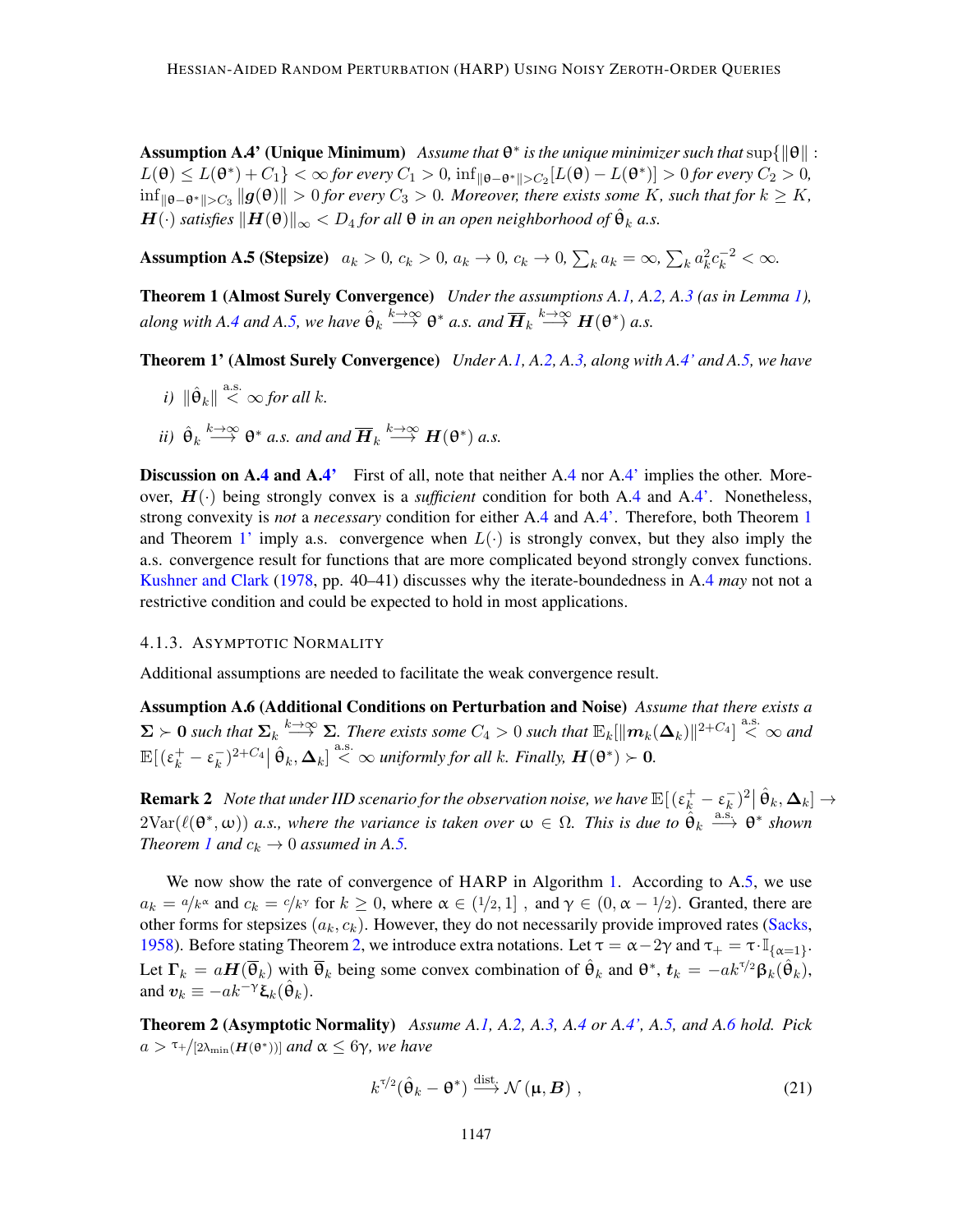<span id="page-11-1"></span>*where*  $(\mu, B)$  *satisfies the linear system* [\(22\)](#page-11-1) *and the Lyapunov equation* [\(23\)](#page-11-1) *respectively:* 

$$
\int (\Gamma - \tau + I/2)\mu = t,
$$
\n(22)

<span id="page-11-8"></span>
$$
\left\{ (\mathbf{\Gamma} - \tau + I/2) \mathbf{B} + \mathbf{B} (\mathbf{\Gamma}^T - \tau + I/2) = \frac{a^2 \text{Var}[\ell(\mathbf{\theta}^*, \omega)]}{2c^2} \Sigma. \right. \tag{23}
$$

*In* [\(22–23\)](#page-11-1),  $\mathbf{\Gamma} = \lim_{k\to\infty} \mathbf{\Gamma}_k = a\mathbf{H}(\mathbf{\theta}^*)$ , the  $\text{Var}[\ell(\mathbf{\theta}^*, \omega)]$  and  $\Sigma$  are defined in Remark [2](#page-10-5) and *A[.6](#page-10-4) respectively, and*

$$
\boldsymbol{t} = \lim_{k \to \infty} \boldsymbol{t}_k = -\frac{ac^2}{6} \mathbb{I}_{\{\alpha = 6\gamma\}} \mathbb{E}[L^{(3)}(\boldsymbol{\theta}^*) \cdot (\boldsymbol{\Delta} \otimes \boldsymbol{\Delta} \otimes \boldsymbol{\Delta}) \cdot \boldsymbol{m}(\boldsymbol{\Delta})], \tag{24}
$$

*where* ∆ *is* 0*-mean and* Σ−<sup>1</sup> *-covariance.*

<span id="page-11-7"></span>Remark 3 *[Bartels and Stewart](#page-15-7) [\(1972\)](#page-15-7) provides the explicit solution to [\(23\)](#page-11-1):*

<span id="page-11-6"></span><span id="page-11-3"></span>
$$
\boldsymbol{B} = \frac{a^2 \text{Var}[\ell(\boldsymbol{\theta}^*, \omega)]}{2c^2} \int_0^\infty e^{t(\tau + I/2 - \Gamma)} \Sigma e^{t(\tau + I/2 - \Gamma^T)} dt. \tag{25}
$$

#### <span id="page-11-0"></span>4.2. CRN Scenario

This section considers the CRN noise scenario, where the *fastest* rate  $O(k^{-1/2})$  for RMS is achieved when  $\alpha = 1$  $\alpha = 1$  and  $\gamma > 1/4$ . Here, the bias-variance trade-off as arising in Lemma 1 no longer applies, see Lemma [2,](#page-11-2) whence Section [4.2](#page-11-0) has a faster convergence rate compared to Section [4.1.](#page-8-2) The previous assumption on the noise is now changed for the CRN scenario.

**Assumption A.3' (CRN)**  $\omega_k (= \omega_k^+ = \omega_k^-)$  are i.i.d. and are independent from  $\mathcal{F}_k$ . Let  $g(\cdot, \cdot)$ :  $\mathbb{R}^d \times \Omega \mapsto \mathbb{R}^d$  be the partial derivative of  $\ell(\theta, \omega)$  w.r.t.  $\theta$ . Assume that  $\|g(\theta, \omega)\|_{\infty} \leq D_5$ *uniformly for all* θ *and a.s. for all* ω*.*

<span id="page-11-2"></span>**Lemma 2 (Second Moment of**  $\hat{g}_k(\hat{\theta}_k)$ **)** *When A[.1,](#page-8-3) A[.2,](#page-8-1) and A[.3'](#page-11-3) hold,* 

$$
\mathbb{E}_k \{\|\hat{\boldsymbol{g}}_k(\hat{\boldsymbol{\theta}}_k)^2\|\} \stackrel{\text{a.s.}}{=} \mathbb{E}\|\mathbf{g}(\hat{\boldsymbol{\theta}}_k, \boldsymbol{\omega}_k)\|^2 + o(1) \stackrel{\text{a.s.}}{=} \int_{\omega \in \Omega} \|\mathbf{g}(\hat{\boldsymbol{\theta}}_k, \boldsymbol{\omega})\|^2 d\mathbb{P}(\boldsymbol{\omega}) + o(1).
$$
 (26)

The a.s. convergence result is similar to Theorem [1](#page-10-1) or Theorem [1'.](#page-10-2) The corresponding proofs are similar using Lemma [2.](#page-11-2) We turn to finding the convergence rate directly. Before stating The-orem [3,](#page-11-4) we define some notations. Let  $\alpha_+ \equiv \alpha \cdot \mathbb{I}_{\{\alpha=1\}}$ . Let  $\Gamma_k = aH(\overline{\theta}_k)$  with  $\overline{\theta}_k$  being some convex combination of  $\hat{\theta}_k$  and  $\theta^*, \mathbf{t}_k = -ak^{\alpha/2} \beta_k(\hat{\theta}_k)$ , and  $\mathbf{v}_k = -a \xi_k(\hat{\theta}_k)$ .

<span id="page-11-4"></span>Theorem 3 (Asymptotic Normality) *Assume A[.1,](#page-8-3) A[.2,](#page-8-1) A[.3',](#page-11-3) A[.4](#page-9-2) or A[.4',](#page-9-3) A[.5,](#page-10-0) A[.6.](#page-10-4) Pick* a >  $\alpha + / [2\lambda_{\min}(\mathbf{H}(\theta^*))]$  *and*  $\alpha < 4\gamma$ *, we have* 

<span id="page-11-9"></span><span id="page-11-5"></span>
$$
k^{\alpha/2}(\hat{\theta}_k - \theta^*) \xrightarrow{\text{dist.}} \mathcal{N}(\mathbf{0}, \mathbf{B}), \qquad (27)
$$

*where* B *satisfies*

$$
(\mathbf{\Gamma} - \alpha + I/2)\mathbf{B} + \mathbf{B}(\mathbf{\Gamma}^T - \alpha + I/2) = a^2 \Sigma.
$$
 (28)

*Here,*  $\mathbf{\Gamma} = \lim_{k \to \infty} \mathbf{\Gamma}_k = a\boldsymbol{H}(\boldsymbol{\theta}^*)$ *, and*  $\boldsymbol{\Sigma}$  *has elements* 

$$
\Sigma_{i,j} = \mathbb{I}_{\{i=j\}} \int_{\omega \in \Omega} ||g(\theta^*, \omega)||^2 d\mathbb{P}(\omega) + \mathbb{I}_{\{i \neq j\}} \int_{\omega \in \Omega} [g(\theta^*, \omega)]_i [g(\theta^*, \omega)]_j d\mathbb{P}(\omega), \quad (29)
$$

where  $[g(\theta^*, \omega)]_i$  *denotes the ith component of*  $g(\theta^*, \omega)$ *.*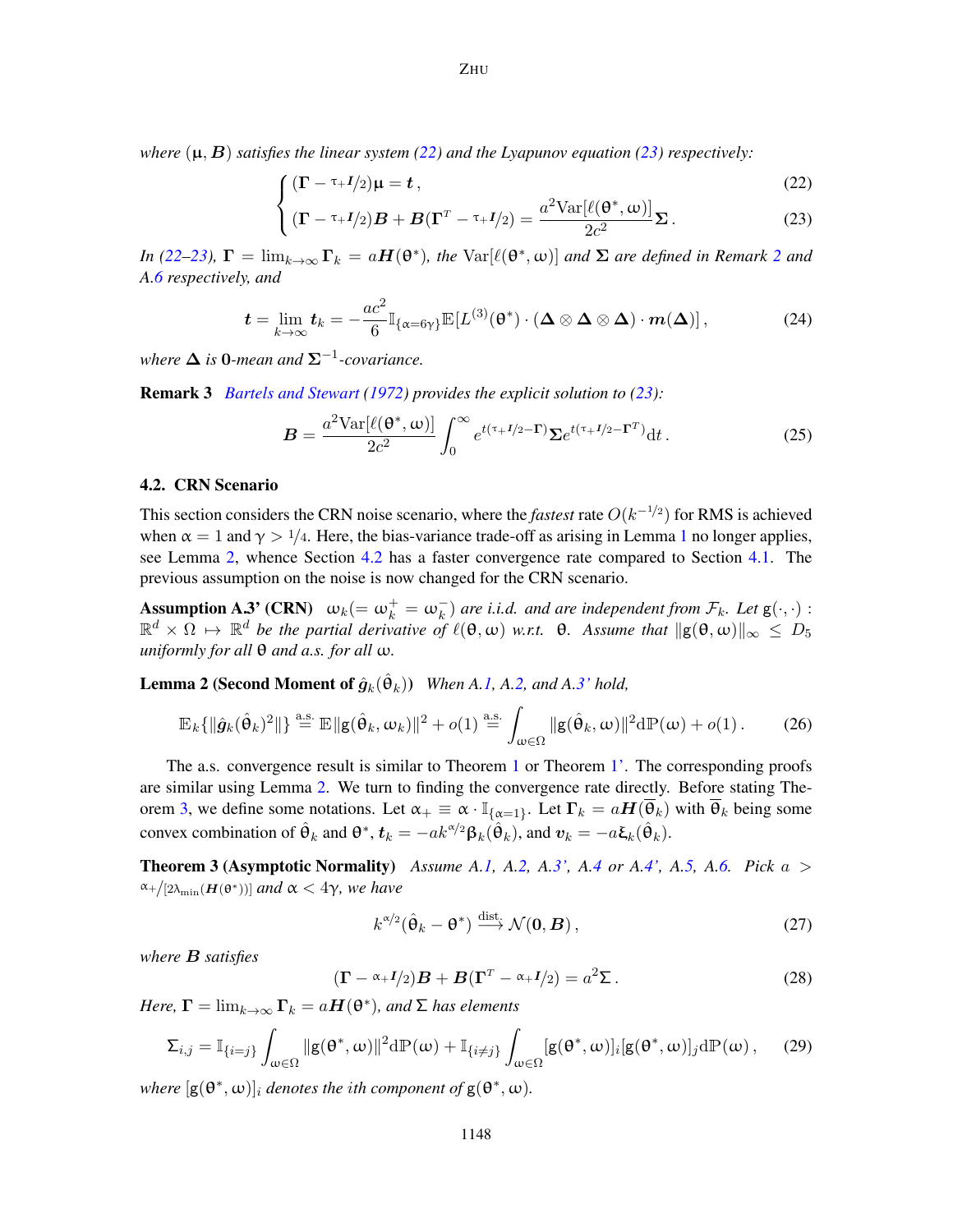Recall that in IID scenario, [\(21\)](#page-10-6) involves a nonzero  $\mu$  when the fastest rate  $O(k^{-1/3})$  is achieved at  $(\alpha, \gamma) = (1, 1/6)$ . On the contrary, in the CRN scenario, the mean in [\(27\)](#page-11-5) is zero when the fastest rate  $O(k^{-1/2})$  is achieved whenever  $(\alpha, \gamma) = (1, > 1/4)$ .

**Remark 4** *The asymptotic result shows that the covariance structure*  $\Sigma_k(\to \Sigma)$  *for*  $\Delta_k$  *no longer impacts the asymptotic normality (rate of convergence). Instead, the moments of* g(θ ∗ , ω) *takes over given the assumed differentiablility of the random function*  $\ell(\theta, \omega)$  *in A[.3'.](#page-11-3)* 

### <span id="page-12-3"></span>4.3. Comparison Between HARP and SPSA

Let us see what happens when  $\Sigma_k \to \Sigma = H(\theta^*)$ . Let us write out [\(25\)](#page-11-6) in Remark [3](#page-11-7) for  $\alpha < 6\gamma$ . Let the eigen-decomposition of  $H(\theta^*)$  be  $P\Lambda P^T$ , for orthogonal matrix P and diagonal matrix  $\mathbf{\Lambda} = \text{diag}(\lambda_1, \cdots, \lambda_d)$ . Then  $\bm{B}$  in [\(23\)](#page-11-1) equals  $\bm{PMP}^T$ , where the  $(i, j)$ th elements of  $\bm{M}$  is

$$
m_{i,j} = \frac{a^2 \text{Var}(\ell(\mathbf{\theta}^*, \omega))}{2c^2} (\boldsymbol{P}^T \boldsymbol{\Sigma} \boldsymbol{P})_{i,j} (a \lambda_i + a \lambda_j - \tau_+)^{-1}.
$$

For all the algorithms listed in Subsection [1.1,](#page-1-3) with  $\Sigma_k = I$ , the trace of the covariance term is asymptotic to

<span id="page-12-1"></span>
$$
\frac{a^2 \text{Var}[\ell(\boldsymbol{\theta}^*, \omega)]}{2c^2} \sum_{i=1}^d (2a\lambda_i - \tau_+)^{-1}, \qquad (30)
$$

whereas HARP in Algorithm [1,](#page-5-1) with  $\Sigma_k = \hat{H}_k \to H(\theta^*)$ , gives

<span id="page-12-2"></span>
$$
\frac{a^2 \text{Var}[\ell(\boldsymbol{\theta}^*, \omega)]}{2c^2} \sum_{i=1}^d \frac{1}{2a - \tau_i \lambda_i}.
$$
 (31)

Note that both [\(30\)](#page-12-1) and [\(31\)](#page-12-2) diverge when *any* one of the eigenvalues of  $H(\theta^*)$  is close to zero. Nonetheless, [\(31\)](#page-12-2) is smaller than [\(30\)](#page-12-1) when  $\lambda_i \ll 1$  for some  $1 \leq i \leq d$ , under which circumstance the iteration complexity [\(16\)](#page-7-6) of HARP *can* be better than that of SPSA—at the cost of two additional ZO queries per iteration, see the last line in Algorithm [1.](#page-5-1)

## <span id="page-12-0"></span>5. Numerical Illustration

We now present two empirical examples to demonstrate the fast optimization and the wide applicability of HARP.

## 5.1. Synthetic Problem: Skew-Quartic Function

Section [4.3](#page-12-3) demonstrates that HARP performs better under ill-conditioned problem. This synthetic example uses the skew-quartic function in [Spall](#page-17-3) [\(2000\)](#page-17-3) as the true loss  $L(\cdot)$  in [\(1\)](#page-1-0). The corresponding Hessian has one single large eigenvalue and  $(d - 1)$  close-to-zero eigenvalues. This loss function is poorly-conditioned. The noisy loss observation  $\ell(\theta, \omega)$  in [\(1\)](#page-1-0) is the true loss corrupted by an i.i.d.  $\mathcal{N}(0, 1)$  random noise. We use  $d = 20$  and initialize  $\hat{\theta}_0$  within  $[-20, 20]^d$ . We use  $a_k = \frac{a}{(k+1+A)^{\alpha}}$  with  $\alpha = 0.602$  and A equals 10% of the iteration number,  $c_k = \frac{c}{(k+1)^{\gamma}}$  with  $\gamma = 0.101$ . Number of replicates is 25 (i.e., all the plots below are averaged performance over 25 replications). The corresponding implementation details ca be found at the attached [code.](https://github.com/jingyi-zhu/Fast2SPSA/tree/master/HARP) The algorithm we compare against is SPSA [\(Spall,](#page-17-1) [1992\)](#page-17-1), which has comparable/better performance than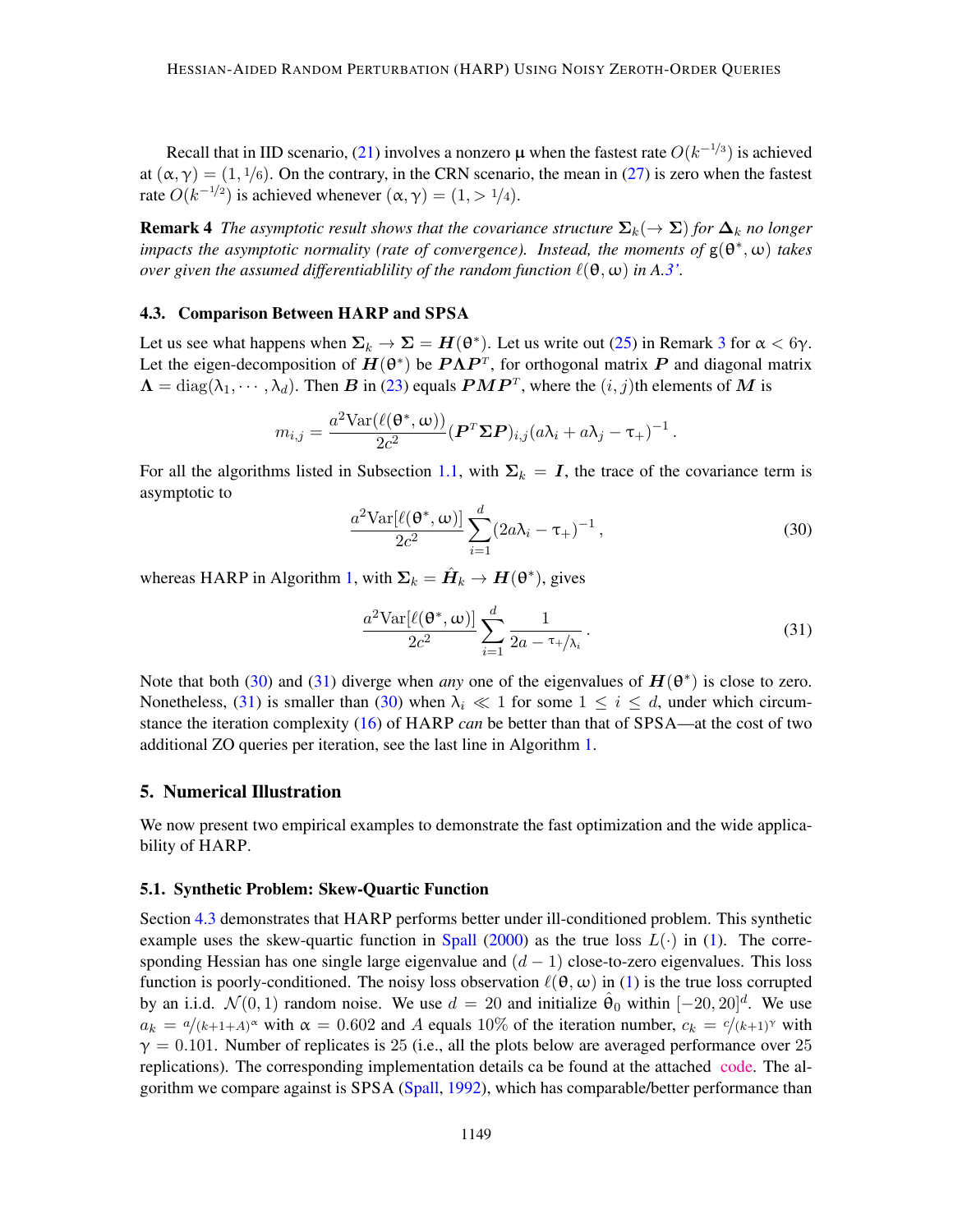<span id="page-13-0"></span>other algorithms reviewed in Section [1.1.](#page-1-3) During the implementation, both SPSA and HARP use exactly four ZO queries each iteration, so the query complexity *aligns* with the iteration complexity. We see from Figure [1](#page-13-0) that that HARP with  $\Sigma_k = \hat{H}_k$  outperforms SPSA with  $\Sigma_k = I$  for the ill-conditioned problem of minimizing a skew-quartic function.



Figure 1: Performance of SPSA and HARP in terms of normalized distance  $\|\hat{\theta}_k-\theta^*\|/\|\hat{\theta}_0-\theta^*\|$  averaged across 25 independent replicates, and both algorithms use four ZO queries per iteration. The underlying loss function is the skew-quartic function with  $d = 20$ , and the noisy observation is corrupted by a  $\mathcal{N}(0, 1)$  noise.

# 5.2. Universal Image Attack As A Finite-Sum Problem

We consider the problem of generating black-box adversarial examples universally for  $I > 1$  images [\(Chen et al.,](#page-15-8) [2017;](#page-15-8) [Cheng et al.,](#page-15-9) [2018\)](#page-15-9) using zeroth-order optimization methods. We consider the constrained problem

<span id="page-13-1"></span>
$$
\begin{cases}\n\min_{\theta} L(\theta) \equiv \underbrace{\kappa \|\theta\|_{2}^{2}}_{\equiv L_{1}(\theta)} + \frac{1}{I} \sum_{i=1}^{I} \text{loss}(\zeta_{i} + \theta), \\
\text{s.t. } (\zeta_{i} + \theta) \in [-0.5, 0.5]^{d}, \forall i,\n\end{cases}
$$
\n(32)

where the constraint is to normalize the resulting pixels within the range  $[-0.5, 0.5]^d$ . The  $loss(\cdot)$ :  $\mathbb{R}^d \mapsto \mathbb{R}$  imposed on each image takes the form

$$
loss(\zeta) = \max_{i:1 \le i \le C} \left\{ ps(\zeta, i) - \max_{j \ne i:1 \le j \le C} [ps(\zeta, j)] \right\},\tag{33}
$$

where ps( $\zeta$ , i) denotes the prediction score of the i-th class given the input  $\zeta$ . The model ps( $\cdot$ ,  $\cdot$ )here is trained using the structure specified in [Carlini and Wagner](#page-15-2) [\(2017\)](#page-15-2). Note that  $\sum_{i=1}^{I} \text{loss}(\zeta_i + \theta) =$ 0 when the chosen images  $\{\zeta_i\}_{i=1}^I$  are successfully attacked by the universal perturbation θ. The noisy loss observation  $\ell(\theta, \omega)$  is

$$
\ell(\mathbf{\theta}, \omega) = \kappa \|\mathbf{\theta}\|_2^2 + \frac{1}{J} \sum_{j=1}^J \text{loss}(\zeta_{i_j(\omega)} + \mathbf{\theta}), \qquad (34)
$$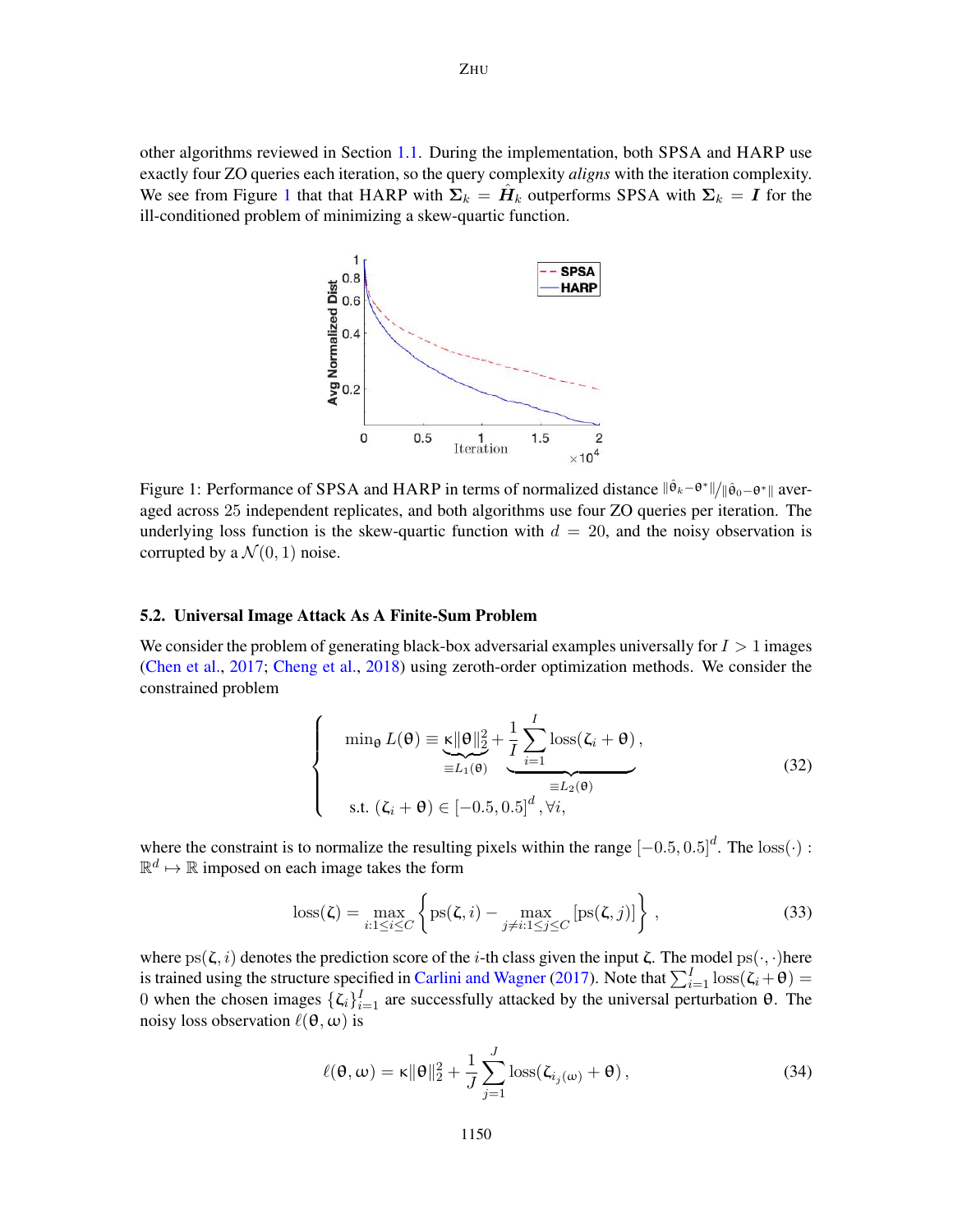for  $J \leq I$ , and the J indexes  $\{i_1(\omega), \dots, i_J(\omega)\}\$  are i.i.d. uniformly drawn from  $\{1, \dots, I\}$ (without replacement).

<span id="page-14-1"></span>Consider [\(32\)](#page-13-1) with  $\kappa = 1/10$ . The I images arising in (32) are those *correctly* classified by the trained model.  $d = 784$  for MNIST dataset. The algorithm we compare against is ZO-ADAMM [\(Chen et al.,](#page-15-10) [2019\)](#page-15-10). Both algorithms are initialized at  $\tilde{\hat{\theta}}_0 = 0$ , i.e., no attack is imposed initially. The ZO-query per iteration for both algorithms is 60, so the query complexity *aligns* with the iteration complexity. We perform 25 independent replicates, each with  $K = 1000$  iterations. The stepsizes are  $a_k = \frac{a}{(k+1+A)^{0.602}}$  and  $c_k = \frac{c}{(k+1)^{0.101}}$ . The details of the hyper-parameters are in the code attached.



Figure 2: Average (expected) loss function evaluation of ZO-ADAMM and HARP in terms of loss after  $K = 1000$  iterations averaged across 25 independent replicates. The query complexity aligns with the iteration complexity.

Figure [2](#page-14-1) shows that HARP exhibits faster convergence rate than ZO-ADAMM given a fixed query-budget. Recall that the loss function  $L(\cdot)$  is the sum of the magnitude cost  $L_1(\cdot)$  and the attack loss  $L_2(\cdot)$ . Here  $L_2(\cdot)$  measures the attack loss on  $I = 10$  images of the letter three, and its *noisy* query is evaluated using a batch-size of one.  $\mathbb{E}[L_2(\hat{\theta}_K)]$  for ZO-ADAMM and HARP are approximately 9.8 and 0.2. A close-to-zero  $L_2(\cdot)$  loss is equivalent to a close-to-one attack success rate.

## <span id="page-14-0"></span>6. Concluding Remarks

This work proposes HARP to use the second-order approximation from ZO queries in both the random perturbation and the parameter update, and demonstrates its superiority in ill-conditioned problems theoretically in Section [4.3](#page-12-3) and numerically in Section [5.](#page-12-0) Note that all the prior work use an identity/scalar matrix as the covariance matrix for the perturbation  $\Delta_k$  and use a *deterministic* mapping  $m_k(\cdot)$ . This work shows the benefits of using non-isotropic matrix as the covariance matrix for  $\Delta_k$  and a *stochastic* mapping  $m_k(\cdot)$  which is  $\mathcal{F}_k$ -measurable. This generalization allows experimenters to incorporate various self-learning structure on the random directions  $\Delta_k$ —at the cost of two additional ZO queries per iteration, see Algorithm [1.](#page-5-1)

Some potential future work includes (1) the generalization to root-finding problem where the Jacobian matrix is possibly asymmetric<sup>[5](#page-14-2)</sup>; (2) the generalization to the one-measurement counterpart

<span id="page-14-2"></span><sup>5.</sup> Note that in our discussion, the Hessian matrix for minimization problem is symmetric.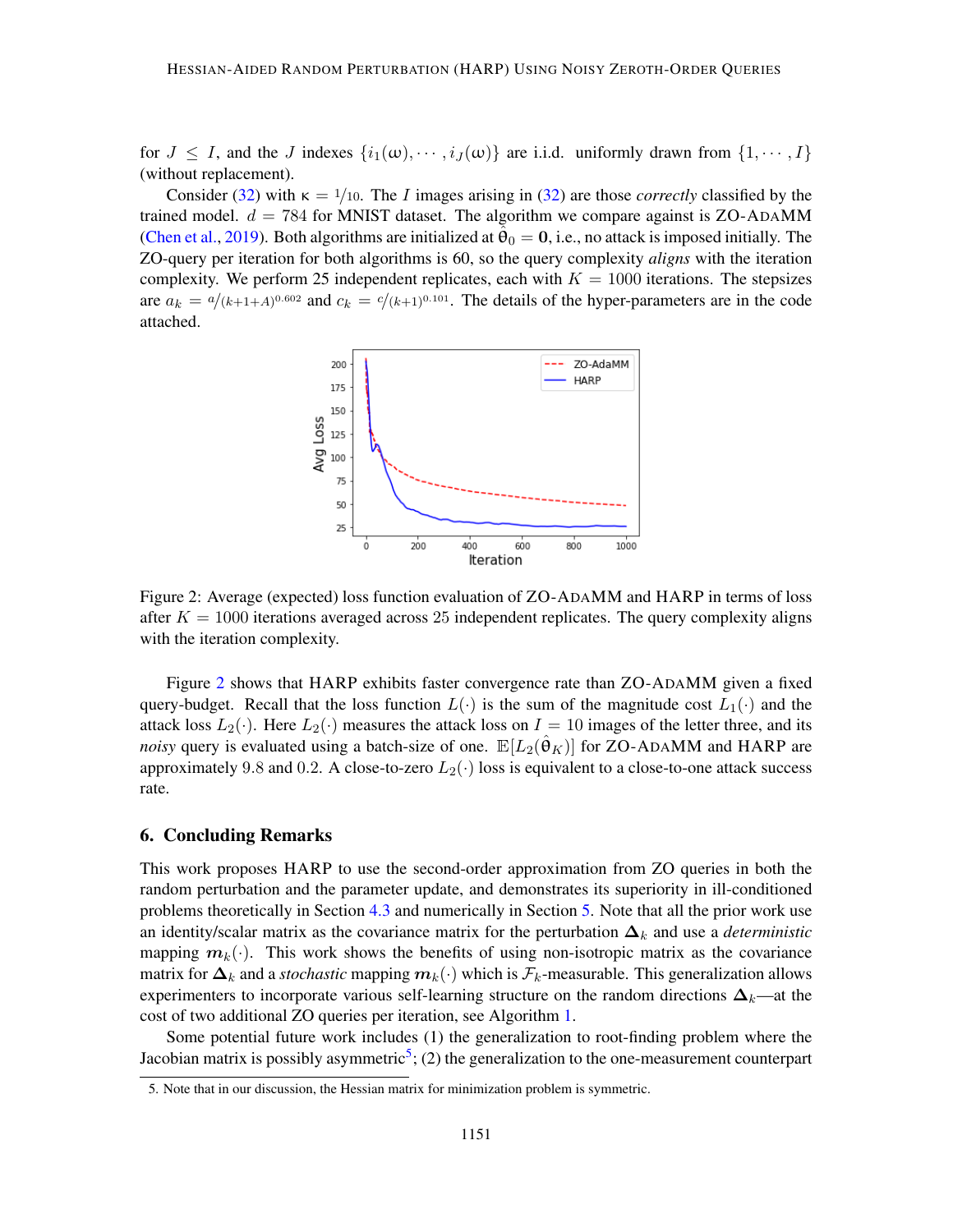to [\(3\)](#page-1-1) as [Spall](#page-17-12) [\(1997\)](#page-17-12) to further reduce query complexity; (3) the extended discussion on global convergence in line of [Maryak and Chin](#page-16-12) [\(2001\)](#page-16-12); (4) the extension to constrained minimization problems, and the follow-up discussion when sparsity-promoted constraints are imposed; (5) the potential exploration on (early) stopping SA iterations based on the root-mean-squared error; (6) other forms of  $\Sigma_k$ , including diagonal forms to reduce floating point operations per iteration.

# Acknowledgment

The author would like to thank Dr. Zhenliang Zhang, Dr. Jian Tan, and Dr. Wotao Yin for inspirational discussion.

## References

- <span id="page-15-7"></span>Richard H. Bartels and George W Stewart. Solution of the matrix equation ax+ xb= c [f4]. *Communications of the ACM*, 15(9):820–826, 1972.
- <span id="page-15-4"></span>Shalabh Bhatnagar and LA Prashanth. Simultaneous perturbation newton algorithms for simulation optimization. *Journal of Optimization Theory and Applications*, 164(2):621–643, 2015.
- <span id="page-15-5"></span>Patrick Billingsley. *Probability and measure*. John Wiley & Sons, 2008.
- <span id="page-15-6"></span>Patrick Billingsley. *Convergence of probability measures*. John Wiley & Sons, 2013.
- <span id="page-15-0"></span>Julius R Blum. Multidimensional stochastic approximation methods. *The Annals of Mathematical Statistics*, pages 737–744, 1954.
- <span id="page-15-2"></span>Nicholas Carlini and David Wagner. Towards evaluating the robustness of neural networks. In *Symposium on Security and Privacy*, pages 39–57. IEEE, 2017.
- <span id="page-15-8"></span>Pin-Yu Chen, Huan Zhang, Yash Sharma, Jinfeng Yi, and Cho-Jui Hsieh. Zoo: Zeroth order optimization based black-box attacks to deep neural networks without training substitute models. In *Proceedings of the 10th ACM Workshop on Artificial Intelligence and Security*, pages 15–26, 2017.
- <span id="page-15-10"></span>Xiangyi Chen, Sijia Liu, Kaidi Xu, Xingguo Li, Xue Lin, Mingyi Hong, and David Cox. Zoadamm: Zeroth-order adaptive momentum method for black-box optimization. In *Advances in Neural Information Processing Systems*, pages 7204–7215, 2019.
- <span id="page-15-9"></span>Minhao Cheng, Thong Le, Pin-Yu Chen, Huan Zhang, JinFeng Yi, and Cho-Jui Hsieh. Queryefficient hard-label black-box attack: An optimization-based approach. In *International Conference on Learning Representations*, 2018.
- <span id="page-15-11"></span>Kai Lai Chung. *A course in probability theory*. Academic press, 2001.
- <span id="page-15-1"></span>Yu M Ermol'ev. On the method of generalized stochastic gradients and quasi-fejer sequences. *Cybernetics*, 5(2):208–220, 1969.
- <span id="page-15-3"></span>Yuri Ermoliev. Stochastic quasigradient methods and their application to system optimization. *Stochastics: An International Journal of Probability and Stochastic Processes*, 9(1-2):1–36, 1983.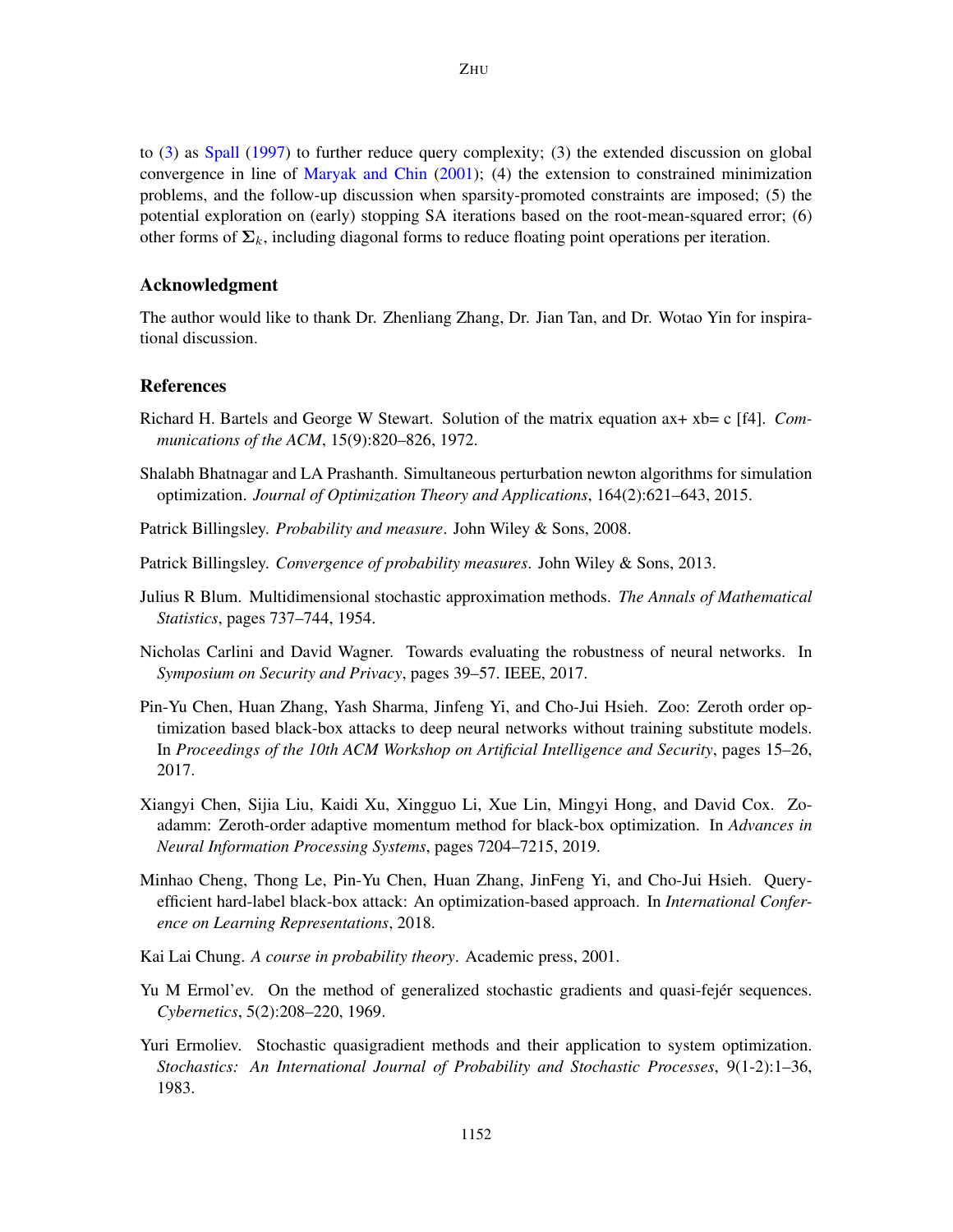<span id="page-16-6"></span>V Fabian. Stochastic approximation, optimization methods in statistics, 1971.

- <span id="page-16-16"></span>Vaclav Fabian et al. On asymptotic normality in stochastic approximation. *The Annals of Mathematical Statistics*, 39(4):1327–1332, 1968.
- <span id="page-16-9"></span>Saeed Ghadimi and Guanghui Lan. Stochastic first- and zeroth-order methods for nonconvex stochastic programming. *SIAM Journal on Optimization*, 23(4):2341–2368, 2013.
- <span id="page-16-2"></span>V Ya Katkovnik and KULCHITS. OY. Convergence of a class of random search algorithms. *Automation and Remote Control*, 33(8):1321–1326, 1972.
- <span id="page-16-1"></span>Jack Kiefer and Jacob Wolfowitz. Stochastic estimation of the maximum of a regression function. *The Annals of Mathematical Statistics*, 23(3):462–466, 1952.
- <span id="page-16-4"></span>Alexey Kurakin, Ian Goodfellow, and Samy Bengio. Adversarial examples in the physical world. *arXiv preprint arXiv:1607.02533*, 2016.
- <span id="page-16-10"></span>Harold Kushner and G George Yin. *Stochastic approximation and recursive algorithms and applications*, volume 35. Springer Science & Business Media, 2003.
- <span id="page-16-11"></span>Harold Joseph Kushner and Dean S Clark. *Stochastic approximation methods for constrained and unconstrained systems*, volume 26. Springer Science & Business Media, 1978.
- <span id="page-16-14"></span>Tze Leung Lai. Extended stochastic lyapunov functions and recursive algorithms in linear stochastic systems. In *Stochastic Differential Systems*, pages 206–220. Springer, 1989.
- <span id="page-16-13"></span>P Lancaster and HK Farahat. Norms on direct sums and tensor products. *mathematics of computation*, 26(118):401–414, 1972.
- <span id="page-16-0"></span>Jeffrey Larson, Matt Menickelly, and Stefan M Wild. Derivative-free optimization methods. *Acta Numerica*, 28:287–404, 2019.
- <span id="page-16-5"></span>Niru Maheswaranathan, Luke Metz, George Tucker, Dami Choi, and Jascha Sohl-Dickstein. Guided evolutionary strategies: escaping the curse of dimensionality in random search. 2018.
- <span id="page-16-3"></span>Horia Mania, Aurelia Guy, and Benjamin Recht. Simple random search provides a competitive approach to reinforcement learning. *arXiv preprint arXiv:1803.07055*, 2018.
- <span id="page-16-12"></span>John L Maryak and Daniel C Chin. Global random optimization by simultaneous perturbation stochastic approximation. In *Proceedings of the 2001 American Control Conference.(Cat. No. 01CH37148)*, volume 2, pages 756–762. IEEE, 2001.
- <span id="page-16-8"></span>Yurii Nesterov and Vladimir Spokoiny. Random gradient-free minimization of convex functions. *Foundations of Computational Mathematics*, 17(2):527–566, 2017.
- <span id="page-16-7"></span>Herbert Robbins and Sutton Monro. A stochastic approximation method. *The annals of mathematical statistics*, pages 400–407, 1951.
- <span id="page-16-15"></span>Herbert Robbins and David Siegmund. A convergence theorem for non negative almost supermartingales and some applications. In *Optimizing methods in statistics*, pages 233–257. Elsevier, 1971.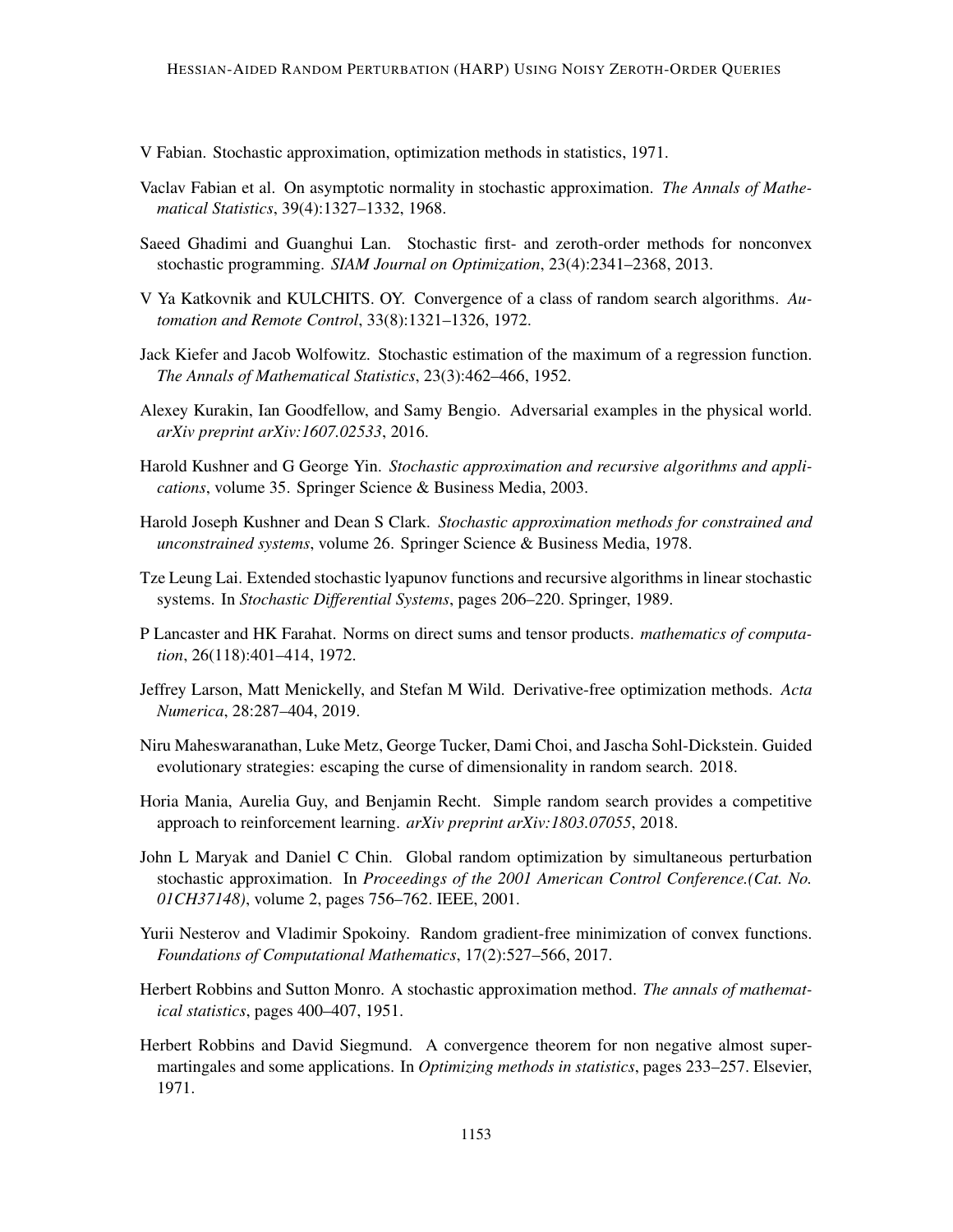- <span id="page-17-11"></span>Jerome Sacks. Asymptotic distribution of stochastic approximation procedures. *The Annals of Mathematical Statistics*, 29(2):373–405, 1958.
- <span id="page-17-2"></span>Tim Salimans, Jonathan Ho, Xi Chen, Szymon Sidor, and Ilya Sutskever. Evolution strategies as a scalable alternative to reinforcement learning. *arXiv preprint arXiv:1703.03864*, 2017.
- <span id="page-17-1"></span>James C. Spall. Multivariate stochastic approximation using a simultaneous perturbation gradient approximation. *IEEE transactions on automatic control*, 37(3):332–341, 1992.
- <span id="page-17-12"></span>James C Spall. A one-measurement form of simultaneous perturbation stochastic approximation. *Automatica*, 33(1):109–112, 1997.
- <span id="page-17-3"></span>James C Spall. Adaptive stochastic approximation by the simultaneous perturbation method. *IEEE transactions on automatic control*, 45(10):1839–1853, 2000.
- <span id="page-17-0"></span>James C Spall. *Introduction to stochastic search and optimization: estimation, simulation, and control*, volume 65. John Wiley & Sons, 2005.
- <span id="page-17-4"></span>Haishan Ye, Zhichao Huang, Cong Fang, Chris Junchi Li, and Tong Zhang. Hessian-aware zerothorder optimization for black-box adversarial attack. *arXiv preprint arXiv:1812.11377*, 2018.
- <span id="page-17-7"></span>Jingyi Zhu. *Error Bounds and Applications for Stochastic Approximation with Non-Decaying Gain*. PhD thesis, Johns Hopkins University, 2020.
- <span id="page-17-5"></span>Jingyi Zhu. Hessian estimation via stein's identity in black-box problems. In *2nd Conference on Mathematical and Scientific Machine Learning*, 2021.
- <span id="page-17-10"></span>Jingyi Zhu and James C Spall. Tracking capability of stochastic gradient algorithm with constant gain. In *55th Conference on Decision and Control (CDC)*, pages 4522–4527. IEEE, 2016.
- <span id="page-17-9"></span>Jingyi Zhu and James C Spall. Probabilistic bounds in tracking a discrete-time varying process. In *2018 IEEE Conference on Decision and Control (CDC)*, pages 4849–4854. IEEE, 2018.
- <span id="page-17-8"></span>Jingyi Zhu and James C Spall. Stochastic approximation with nondecaying gain: Error bound and data-driven gain-tuning. *International Journal of Robust and Nonlinear Control*, 30(15):5820– 5870, 2020.
- <span id="page-17-6"></span>Jingyi Zhu, Long Wang, and James C Spall. Efficient implementation of second-order stochastic approximation algorithms in high-dimensional problems. *Transactions on Neural Networks and Learning Systems*, 31(8):3087–3099, 2020.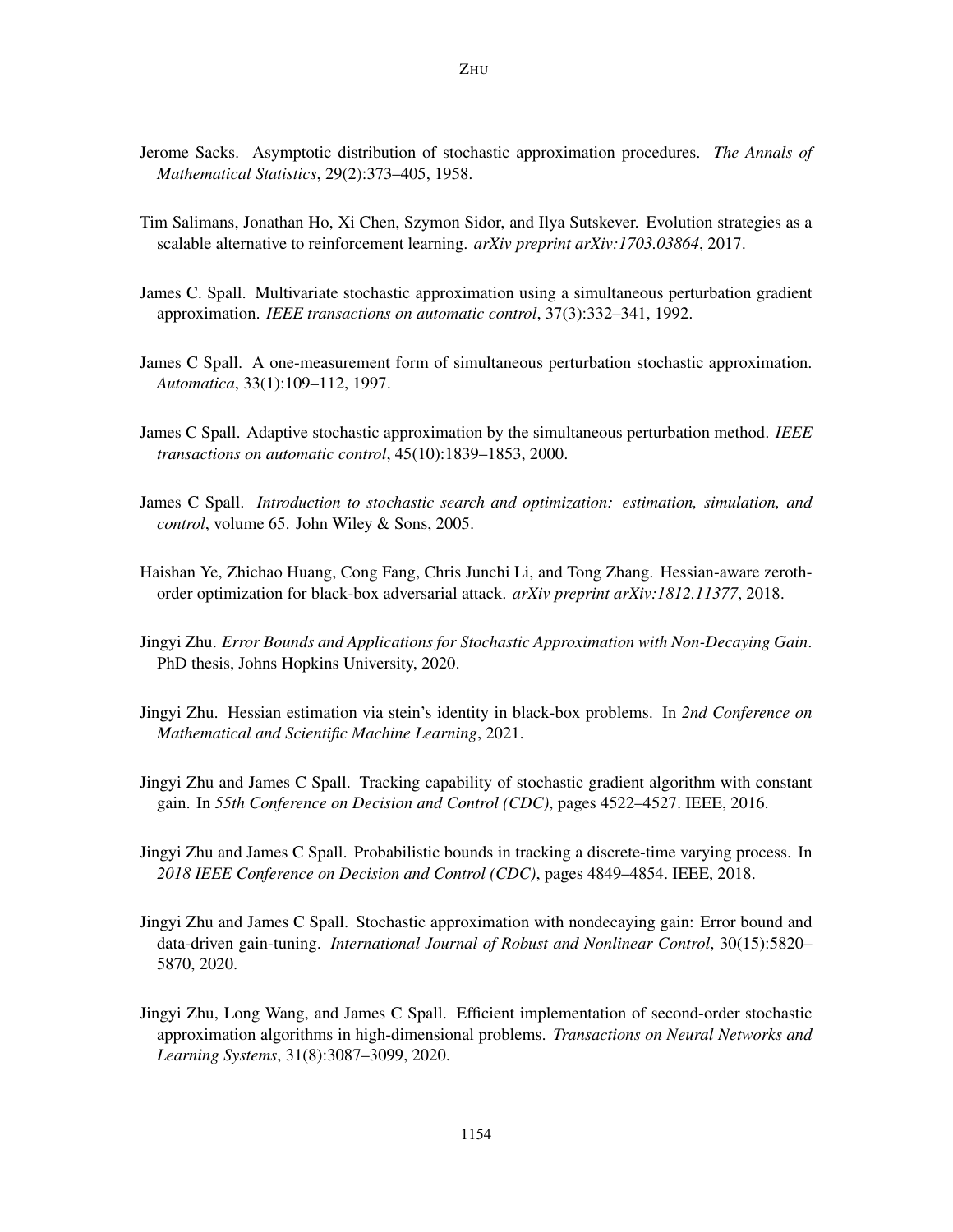# Appendix A. Supplementary Proofs

**Proof** [Proof for Lemma [1\]](#page-9-1) First consider the bias term  $\beta_k(\hat{\theta}_k)$  of  $\hat{g}_k(\hat{\theta}_k)$  as an estimator for  $\bm{g}(\hat{\bm{\theta}}_k)$ .

$$
\mathbb{E}_{k}[\hat{g}_{k}(\hat{\theta}_{k})]
$$
\n
$$
\stackrel{\text{a.s.}}{=} \mathbb{E}_{k} \left[ \frac{L(\hat{\theta}_{k} + c_{k} \Delta_{k}) - L(\hat{\theta}_{k} - c_{k} \Delta_{k})}{2c_{k}} m_{k}(\Delta_{k}) \right] + \mathbb{E}_{k} \left[ \frac{m_{k}(\Delta_{k})}{2c_{k}} \mathbb{E}[(\epsilon_{k}^{+} - \epsilon_{k}^{-}) | \hat{\theta}_{k}, \Delta_{k}] \right]
$$
\n(35)

$$
\stackrel{\text{a.s.}}{=} \mathbb{E}_k[m_k(\mathbf{\Delta}_k)\mathbf{\Delta}_k^T]g(\hat{\theta}_k) + \frac{c_k^2}{12}\mathbb{E}_k\left\{ [L^{(3)}(\overline{\theta}_k^+) + L^{(3)}(\overline{\theta}_k^-)](\mathbf{\Delta}_k \otimes \mathbf{\Delta}_k \otimes \mathbf{\Delta}_k)m_k(\mathbf{\Delta}_k) \right\} \tag{36}
$$

$$
\stackrel{\text{a.s.}}{=} \mathbf{g}(\hat{\boldsymbol{\theta}}_k) + \mathbf{\beta}_k(\hat{\boldsymbol{\theta}}_k) \,,\tag{37}
$$

where equation  $(35)$  uses [Chung](#page-15-11)  $(2001, Thm. 9.1.3$  $(2001, Thm. 9.1.3$  on p. 315), equation  $(36)$  uses the third-order Taylor expansion with mean-value forms of the remainder and  $\mathbb{E}[\varepsilon_k^+ - \varepsilon_k^-]$  $\mathbf{E}_{k}$   $\left| \hat{\boldsymbol{\theta}}_{k}, \boldsymbol{\Delta}_{k} \right| \stackrel{\text{a.s.}}{=} 0$  in A[.3,](#page-8-4) equation [\(37\)](#page-18-2) uses the expression [\(19\)](#page-9-4) and  $\mathbb{E}_k[m_k(\Delta_k)\Delta_k^T] \stackrel{\text{a.s.}}{=} I$  assumed in A[.2.](#page-8-1) Then

$$
\mathbb{E}_{k}[\|\boldsymbol{\beta}_{k}(\hat{\boldsymbol{\theta}}_{k})\|] \stackrel{\text{a.s.}}{\leq} \frac{c_{k}^{2}}{6} \|L^{(3)}(\boldsymbol{\theta})\|_{\infty} \mathbb{E}_{k}[\|\boldsymbol{\Delta}_{k}\otimes \boldsymbol{\Delta}_{k}\otimes \boldsymbol{\Delta}_{k}\| \| \boldsymbol{m}_{k}(\boldsymbol{\Delta}_{k})\|]
$$
(38)

<span id="page-18-3"></span><span id="page-18-2"></span><span id="page-18-1"></span><span id="page-18-0"></span>
$$
\stackrel{\text{a.s.}}{=} \frac{c_k^2}{6} D_1 \mathbb{E}_k[\|\Delta_k\|^3 m_k(\Delta_k)] \tag{39}
$$

<span id="page-18-5"></span><span id="page-18-4"></span>
$$
\stackrel{\text{a.s.}}{\leq} \frac{c_k^2}{6} D_1 D_2 \,,\tag{40}
$$

where inequality [\(38\)](#page-18-3) uses the mean-value theorem  $(\int_D |f_1(x)f_2(x)| dx \le \sup_{x \in D} |f_1(x)| \int_D |f_2(x)| dx$ for two functions  $f_1$  and  $f_2$  and some domain of integration D), equality [\(39\)](#page-18-4) uses the independence between  $\hat{\theta}_k$  and  $\Delta_k$  assumed in A[.2](#page-8-1) and [Lancaster and Farahat](#page-16-13) [\(1972\)](#page-16-13), and inequality [\(40\)](#page-18-5) uses A[.2.](#page-8-1) The representation of  $\xi_k(\hat{\theta}_k)$  in [\(20\)](#page-9-5) follows directly from [\(18\)](#page-9-0) and [\(19\)](#page-9-4).

We then consider the second-moment of  $\xi_k(\hat{\theta}_k)$  through the following computation:

$$
\mathbb{E}_{k}\left\{\|\hat{g}_{k}(\hat{\theta}_{k})\|^{2}\right\} \stackrel{\text{a.s.}}{=} \mathbb{E}_{k}\left\{\left\|\frac{L(\hat{\theta}_{k}+c_{k}\Delta_{k})-L(\hat{\theta}_{k}-c_{k}\Delta_{k})}{2c_{k}}m_{k}(\Delta_{k})\right\|^{2}\right\}
$$
(41)

$$
+\frac{1}{4c_k^2}\mathbb{E}_k[(\varepsilon_k^+-\varepsilon_k^-)^2\|\boldsymbol{m}_k(\boldsymbol{\Delta}_k)\|^2]
$$
\n(42)

$$
+\frac{1}{2c_k^2}\mathbb{E}_k\bigg\{\big[L(\hat{\theta}_k+c_k\Delta_k)-L(\hat{\theta}_k-c_k\Delta_k)\big](\varepsilon_k^+-\varepsilon_k^-)\|m_k(\Delta_k)\|^2\bigg\}.\tag{43}
$$

The term on [\(42\)](#page-18-6) becomes  $O(c_k^{-2})$  $k^{-2}$ ) because

$$
\mathbb{E}_k[(\varepsilon_k^+ - \varepsilon_k^-)^2 ||\mathbf{m}_k(\mathbf{\Delta}_k)||^2] \stackrel{\text{a.s.}}{=} \mathbb{E}_k [||\mathbf{m}_k(\mathbf{\Delta}_k)||^2 \mathbb{E}[(\varepsilon_k^+ - \varepsilon_k^-)^2 || \hat{\boldsymbol{\theta}}_k, \mathbf{\Delta}_k ]]
$$
(44)

<span id="page-18-11"></span><span id="page-18-10"></span><span id="page-18-6"></span>
$$
\stackrel{\text{a.s.}}{=} D_3 \cdot \mathbb{E}_k[\|\boldsymbol{m}_k(\boldsymbol{\Delta}_k)\|^2] \tag{45}
$$

<span id="page-18-9"></span><span id="page-18-8"></span><span id="page-18-7"></span>
$$
\leq D_3 D_2\,,\tag{46}
$$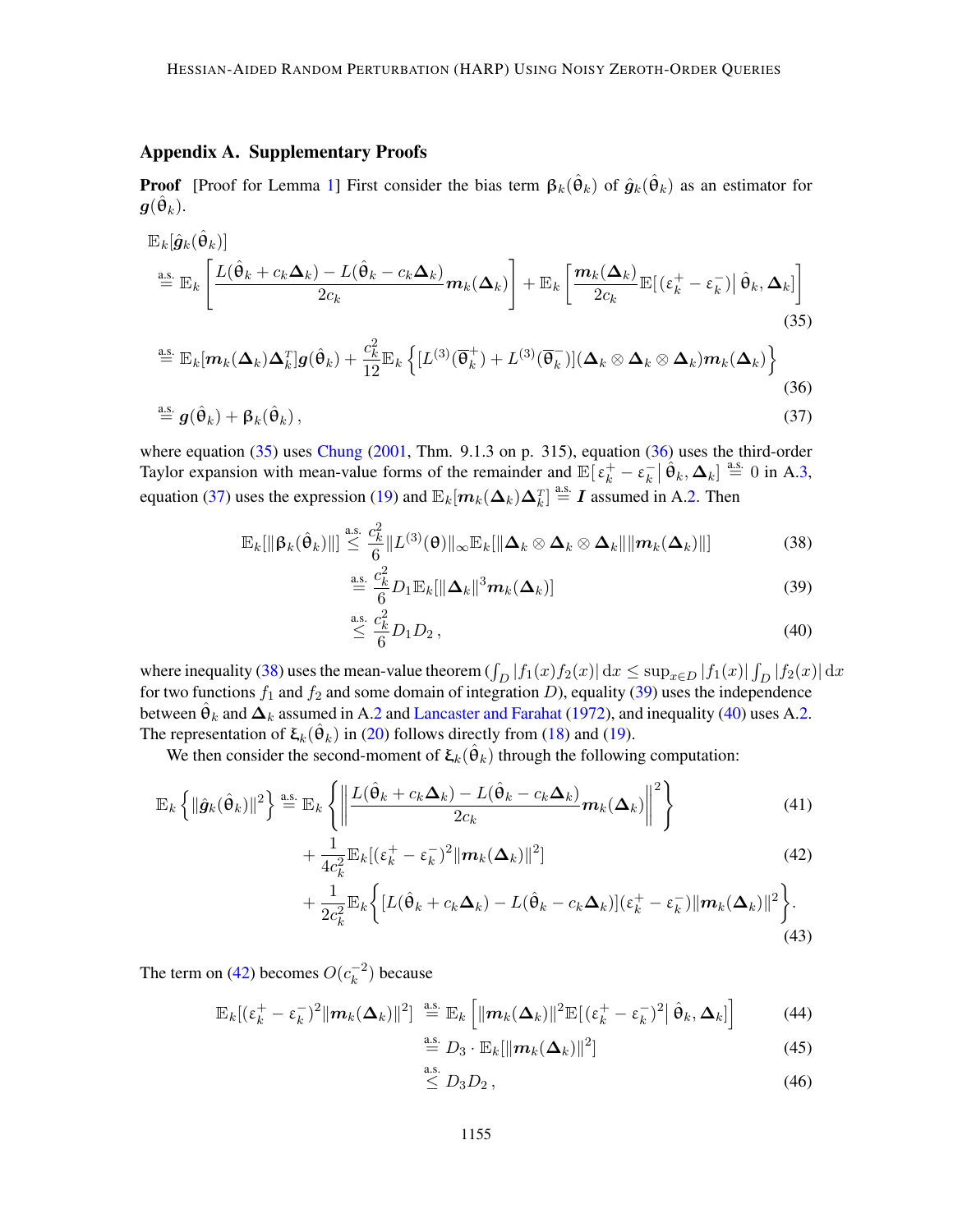where inequality  $(44)$  uses [Chung](#page-15-11)  $(2001, Thm. 9.1.3)$  $(2001, Thm. 9.1.3)$  $(2001, Thm. 9.1.3)$  $(2001, Thm. 9.1.3)$ , inequality  $(45)$  uses A.3 and the independence between  $\hat{\theta}_k$  and  $\Delta_k$ , and inequality [\(46\)](#page-18-9) uses A[.2.](#page-8-1) The term on [\(43\)](#page-18-10) becomes zero thanks to [Chung](#page-15-11) [\(2001,](#page-15-11) Thm. 9.1.3) and  $\mathbb{E}[\varepsilon_k^+ - \varepsilon_k^-]$  $\mathbf{E}_{k} \left[ \hat{\mathbf{\theta}}_{k}, \mathbf{\Delta}_{k} \right]$  assumed in A[.3.](#page-8-4) The term on [\(41\)](#page-18-11) can be bounded from above by  $D_2 ||g(\hat{\theta}_k)||^2 + O(c_k^2)$ , as

$$
\mathbb{E}_{k}\left\{\left\|\frac{L(\hat{\theta}_{k}+c_{k}\Delta_{k})-L(\hat{\theta}_{k}-c_{k}\Delta_{k})}{2c_{k}}\mathbf{m}_{k}(\Delta_{k})\right\|^{2}\right\}
$$
\n
$$
\stackrel{\text{a.s.}}{=} [g(\hat{\theta}_{k})]^{T}\mathbb{E}_{k}\{\Delta_{k}[\mathbf{m}_{k}(\Delta_{k})]^{T}\mathbf{m}_{k}(\Delta_{k})\Delta_{k}^{T}\}g(\hat{\theta}_{k})
$$
\n
$$
+\frac{c_{k}^{4}}{144}\mathbb{E}_{k}\left\|[L^{(3)}(\overline{\theta}_{k}^{+})+L^{(3)}(\overline{\theta}_{k}^{-})](\Delta_{k}\otimes\Delta_{k}\otimes\Delta_{k})\mathbf{m}_{k}(\Delta_{k})\right\|^{2}
$$
\n
$$
+\frac{c_{k}^{2}}{6}[g(\hat{\theta}_{k})]^{T}\mathbb{E}_{k}\left\{\Delta_{k}[\mathbf{m}_{k}(\Delta_{k})]^{T}[L^{(3)}(\overline{\theta}_{k}^{+})+L^{(3)}(\overline{\theta}_{k}^{-})]\times(\Delta_{k}\otimes\Delta_{k}\otimes\Delta_{k})\mathbf{m}_{k}(\Delta_{k})\right\}
$$
\n
$$
\stackrel{\text{a.s.}}{=}O\left(\|\mathbf{g}(\hat{\theta}_{k})\|^{2}\right)+O(c_{k}^{2}),\tag{47}
$$

thanks to A[.2](#page-8-1) and third-order Taylor expansion.

If we adopt the Hessian estimator form in [\(4\)](#page-4-0), we shall first consider the term  $\tilde{c}_k^{-1}$  $\bar{k}_k^{-1}\ell_k m_k(\boldsymbol\Delta_k).$ 

$$
\mathbb{E}(\widetilde{c}_k^{-1}\overline{\ell}_k \mathbf{m}_k(\widetilde{\mathbf{\Delta}}_k) \bigg| \widehat{\boldsymbol{\theta}}_k, \mathbf{\Delta}_k) \stackrel{\text{a.s.}}{=} \boldsymbol{g}(\widehat{\boldsymbol{\theta}}_k + c_k \mathbf{\Delta}_k) - \boldsymbol{g}(\widehat{\boldsymbol{\theta}}_k - c_k \mathbf{\Delta}_k) + O(c_k^3), \tag{48}
$$

where the  $O(c_k^3)$  term in [\(48\)](#page-19-0) is the difference of the two  $O(c_k^2)$  bias terms in the one-sided gradient approximations for  $g(\hat{\theta}_k \pm c_k \Delta_k)$  in  $\tilde{c}_k^{-1}$  $\tilde{k}_{k}^{-1}\ell_{k}m_{k}(\Delta_{k})$  and  $\tilde{\epsilon}_{k} = O(\epsilon_{k})$ . Hence, by an expansion of each of  $\boldsymbol{g}(\hat{\boldsymbol{\theta}}_k \pm c_k \boldsymbol{\Delta}_k)$ , we have for any  $i, j$ 

$$
\mathbb{E}\left(\frac{\bar{\ell}_k}{2c_k\widetilde{c}_k}\mathbf{m}_k(\widetilde{\Delta}_k)[\mathbf{m}_k(\mathbf{\Delta}_k)]^T\bigg|\mathcal{F}_k,\mathbf{\Delta}_k\right) \stackrel{\text{a.s.}}{=} \mathbf{H}(\hat{\theta}_k) + O(c_k^2),\tag{49}
$$

<span id="page-19-2"></span><span id="page-19-1"></span><span id="page-19-0"></span>**T** 

where [\(49\)](#page-19-1) uses [\(48\)](#page-19-0) and  $\mathbb{E}_k(m_k(\Delta_k)\Delta_k^T) = I$  in A[.2.](#page-8-1) Note that the  $O(c_k^2)$  term in (49) absorbs higher-order terms in the Taylor expansion of  $g(\hat{\theta}_k + c_k \Delta_k) - g(\hat{\theta}_k - c_k \Delta_k)$  in [\(48\)](#page-19-0). Another symmetrization operation of  $(2c_k\tilde{c}_k)^{-1}\bar{\ell}_k m_k(\tilde{\Delta}_k)[m_k(\Delta_k)]^T$  gives the latter part of [\(4\)](#page-4-0), in order<br>to opeure a symmetric Hossian ostimate. Given (40), the statement that  $\overline{H}$ , a.s.  $H(\mathbf{Q}^*)$  follows to ensure a symmetric Hessian estimate. Given [\(49\)](#page-19-1), the statement that  $\overline{H}_k \stackrel{\text{a.s.}}{\longrightarrow} H(\theta^*)$  follows from the Theorem [1](#page-5-1) or Theorem [1',](#page-10-2) the updating recursion  $(4)$ , the algorithmic form in Algorithm 1 and the corresponding analysis in [Zhu et al.](#page-17-6) [\(2020\)](#page-17-6).

If we adopt the Hessian estimator form in [\(5\)](#page-4-1), we can conclude that  $\mathbb{E}_k(\hat{H}_k) \stackrel{\text{a.s.}}{=} H(\hat{\theta}_k) + O(c_k)$ and  $\mathbb{E}_k(\|\hat{H}_k\|^2) \stackrel{\text{a.s.}}{=} O(c_k^{-4})$  $k<sup>-4</sup>$ ) using C[.2](#page-8-1) and following [Zhu](#page-17-5) [\(2021,](#page-17-5) Proof of Lemma. 3).

**Proof** [Illustration for Paragraph [4.1.1\]](#page-9-6) The proof directly follows from the second-order Taylor expansion and the Lipschitz Hessian condition on the remainder terms.

$$
\mathbb{E}_{k}[\hat{g}_{k}(\hat{\theta}_{k})]
$$
\n
$$
\stackrel{\text{a.s.}}{=} \mathbb{E}_{k} \left[ \frac{L(\hat{\theta}_{k} + c_{k} \Delta_{k}) - L(\hat{\theta}_{k} - c_{k} \Delta_{k})}{2c_{k}} m_{k}(\Delta_{k}) \right] + \mathbb{E}_{k} \left[ \frac{m_{k}(\Delta_{k})}{2c_{k}} \mathbb{E} \left[ \left( \epsilon_{k}^{+} - \epsilon_{k}^{-} \right) \right] \hat{\theta}_{k}, \Delta_{k} \right]
$$
\n
$$
\stackrel{\text{a.s.}}{=} \mathbb{E}_{k} [m_{k}(\Delta_{k}) \Delta_{k}^{T}] g(\hat{\theta}_{k}) + \frac{c_{k}}{4} \mathbb{E}_{k} \left\{ \Delta_{k}^{T} [H(\overline{\theta}_{k}^{+}) - H(\overline{\theta}_{k}^{-})] \Delta_{k} \right\}
$$
\n
$$
\stackrel{\text{a.s.}}{=} g(\hat{\theta}_{k}) + \beta_{k}(\hat{\theta}_{k}), \qquad (50)
$$

1156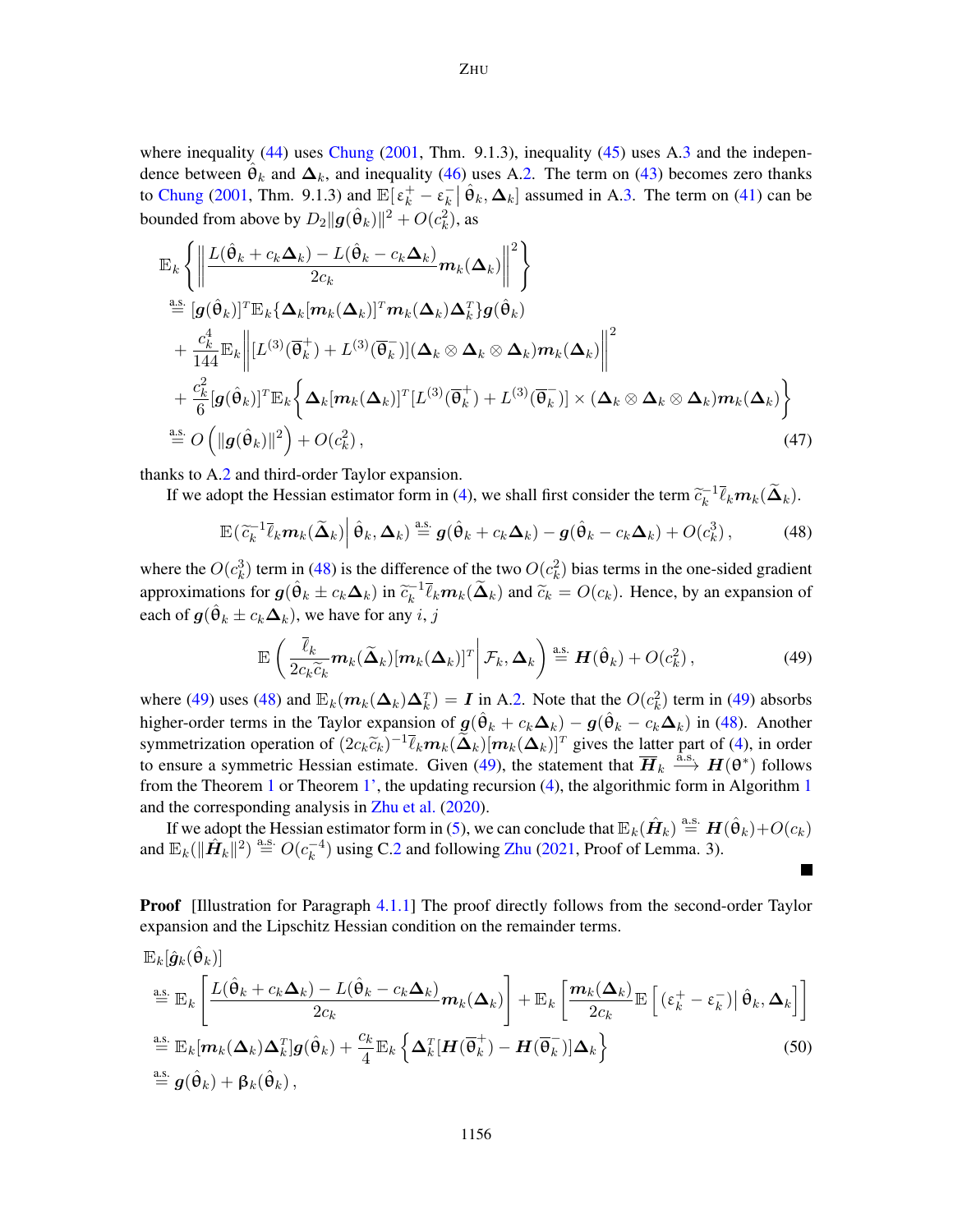where [\(50\)](#page-19-2) follows from the second-order Taylor expansion. Then  $\beta_k(\hat{\theta}_k)$  satisfies

$$
\mathbb{E}_{k} \|\boldsymbol{\beta}_{k}(\hat{\boldsymbol{\theta}}_{k})\| \leq \frac{c_{k}}{4} \mathbb{E}_{k} \left\{\boldsymbol{\Delta}_{k}^{T}\left[O(1)\right]2c_{k}\boldsymbol{\Delta}_{k}\right\} \qquad (51)
$$

$$
\stackrel{\text{a.s.}}{=} O(c_k^2) \tag{52}
$$

<span id="page-20-7"></span><span id="page-20-6"></span><span id="page-20-4"></span><span id="page-20-3"></span><span id="page-20-1"></span><span id="page-20-0"></span> $\blacksquare$ 

where the  $O(1)$  in [\(51\)](#page-20-0) represents the Lipschitz parameter of  $H(\cdot)$ . Note that the explicit scaling constant in  $(52)$  is no longer available as  $(19)$ .

## Proof [Proof for Theorem [1\]](#page-10-1)

Under assumptions A[.4,](#page-9-2) and A[.5,](#page-10-0) we known from [Kushner and Clark](#page-16-11) [\(1978,](#page-16-11) Thm. 2.3.1 on p. 39) that Thm. [1](#page-10-1) holds when the following two conditions hold:

<span id="page-20-5"></span><span id="page-20-2"></span>i)  $\|\boldsymbol{\beta}_k(\hat{\boldsymbol{\theta}}_k)\| < \infty$  for all  $k$  and  $\boldsymbol{\beta}_k(\hat{\boldsymbol{\theta}}_k) \to \boldsymbol{0}$  a.s. ii)  $\lim_{k\to\infty} \mathbb{P} \left\{ \sup_{j\geq k} \|\sum_{i=k}^j a_i \xi_i(\hat{\theta}_k)\| \geq \eta \right\} = 0$  for any  $\eta > 0$ .

Obviously, [i\)](#page-20-2) holds thanks to Lemma [1.](#page-9-1) Under assumption A[.3,](#page-8-4)  $\xi_k(\hat{\theta}_k)$  defined in [\(20\)](#page-9-5) is an  $\mathcal{F}_k$ -martingale. Using [Kushner and Yin](#page-16-10) [\(2003,](#page-16-10) Eq. (4.1.4)), we have

$$
\mathbb{P}\left\{\sup_{j\geq k} \|\sum_{i=k}^{j} a_i \xi_i(\hat{\theta}_i)\| \geq \eta\right\} \leq \eta^{-2} \mathbb{E} \|\sum_{i=k}^{\infty} a_i \xi_i(\hat{\theta}_i)\|^2
$$
\n
$$
= \eta^{-2} \sum_{i=k}^{\infty} a_i^2 \mathbb{E} \|\xi_i(\hat{\theta}_i)\|^2,
$$
\n(54)

where inequality [\(53\)](#page-20-3) uses Markov's inequality, equality [\(54\)](#page-20-4) uses  $\mathbb{E}[\mathbf{E}_i(\hat{\theta}_i)^T \mathbf{E}_j(\hat{\theta}_j)] = \mathbb{E}\{\xi_i(\hat{\theta}_i)^T \mathbb{E}[\xi_j(\hat{\theta}_j)]\}$  $[\hat{\theta}_j]\} =$ 0 for all  $i < j$ . Given A[.5,](#page-10-0) [ii\)](#page-20-5) is also satisfied. The a.s. convergence from  $\hat{\theta}_k$  to  $\theta^*$  is arrived.

Proof [Proof for Theorem [1'\]](#page-10-2) Let us first show part [i\).](#page-10-7) Under A[.4',](#page-9-3) we have

$$
\mathbb{E}_{k}[L(\hat{\theta}_{k})]
$$
\n
$$
\leq \mathbb{E}_{k} \left\{ L(\hat{\theta}_{k}) - a_{k} [g(\hat{\theta}_{k})]^{T} \hat{g}_{k}(\hat{\theta}_{k}) + \frac{D_{4} a_{k}^{2}}{2} ||\hat{g}_{k}(\hat{\theta}_{k})||^{2} \right\}
$$
\n
$$
\leq L(\hat{\theta}_{k}) - a_{k} ||g(\hat{\theta}_{k})||^{2} + a_{k} O(c_{k}^{2}) ||g(\hat{\theta}_{k})|| + \frac{D_{4} a_{k}^{2}}{2} \left[ O(c_{k}^{2}) + O(c_{k}^{-2}) + O(||g(\hat{\theta}_{k})||)^{2} \right]
$$
\n
$$
\leq L(\hat{\theta}_{k}) - a_{k} ||g(\hat{\theta}_{k})||^{2} + O(a_{k} c_{k}^{2}) ||g(\hat{\theta}_{k})|| + O(a_{k}^{2} c_{k}^{2}) + O\left(\frac{a_{k}^{2}}{c_{k}^{2}}\right) + O(a_{k}^{2}) ||g(\hat{\theta}_{k})||^{2}
$$
\n
$$
\leq L(\hat{\theta}_{k}) - \frac{a_{k}}{2} \left( ||g(\hat{\theta}_{k})|| - O(c_{k}^{2}) \right)^{2} + O\left(a_{k}^{2} c_{k}^{2}\right) + O(a_{k}^{2} c_{k}^{-2}), \text{ for large } k \text{ s.t. } O(a_{k}) < 1/2,
$$
\n
$$
\tag{57}
$$

<span id="page-20-8"></span>where  $(55)$  uses A[.4'](#page-9-3) and mean-value theorem,  $(56)$  uses Cauchy-Schwartz inequality and  $(41)$ – $(43)$ , and [\(57\)](#page-20-8) uses A[.5.](#page-10-0)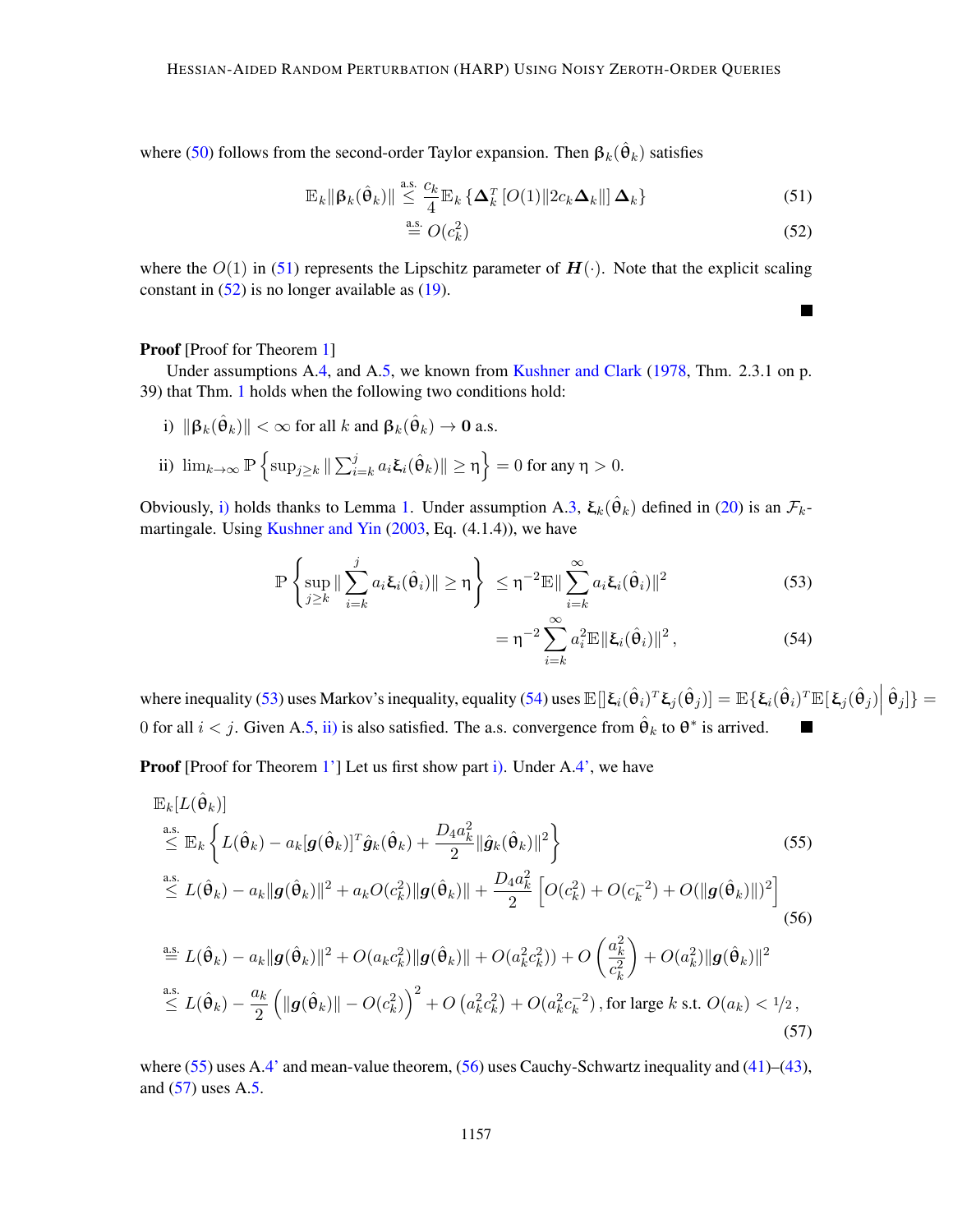<span id="page-21-0"></span>Therefore, for sufficiently large  $k$ , we have

$$
\mathbb{E}_{k}[L(\hat{\theta}_{k}) - L(\theta^{*})] \stackrel{\text{a.s.}}{\leq} L(\hat{\theta}_{k}) - L(\theta^{*}) + O(a_{k}^{2}c_{k}^{2}) + O(a_{k}^{2}c_{k}^{-2}) - \frac{a_{k}}{2} \left( \|g(\hat{\theta}_{k})\| - O(c_{k}^{2}) \right)^{2},
$$
\n(58)

Under A[.4'](#page-9-3) and A[.5,](#page-10-0) [Lai](#page-16-14) [\(1989,](#page-16-14) Thm. 1) ensures that the nonnegative random variable  $[L(\hat{\theta}_k) L(\theta^*)$  converges to a *finite* random variable on a.s. Now that A[.4'](#page-9-3) assumes sup  $\{\|\theta\| : L(\theta) \le L(\theta^*) + C_1\},$ the boundedness of  $L(\hat{\theta}_k)$  a.s. implies the iterate boundedness  $\sup_k \|\hat{\theta}_k\| < \infty$  a.s.

Next we show part [ii\).](#page-10-8) When [\(58\)](#page-21-0) hold, [Robbins and Siegmund](#page-16-15) [\(1971\)](#page-16-15) ensures that  $\lim_{k\to\infty}\sum_{i=1}^ka_i[\|g(\hat{\theta}_i)\|-\|g(\hat{\theta}_i)\|]$  $O(c_i^2)^2 < \infty$  a.s. Together with A[.5,](#page-10-0) we have  $\|\boldsymbol{g}(\hat{\theta}_k)\| \to 0$  as  $k \to \infty$  a.s.

For any *fixed* sample point within a subset of  $\Omega \times \Omega_{\Delta}$  with a measure of 1, the sequence  $\{\hat{\theta}_0, \dots, \hat{\theta}_k, \dots\}$  is a bounded sequence per [i\).](#page-10-7) By Bolzano-Weierstrass theorem, we can pick a sub-sequence  $\{\hat{\theta}_{k_0}, \cdots, \hat{\theta}_{k_i}, \cdots\}$  such that  $\|\hat{g}(\hat{\theta}_{k_i})\| \to 0^+$  as  $i \to \infty$  a.s. Moreover, the fact that  $\|\mathbf{g}(\hat{\theta}_k)\| \to 0$  a.s. and the smoothness of  $\mathbf{g}(\cdot)$  ensure that the limit point of the subsequence  $\{\hat{\theta}_{k_0}, \cdots, \hat{\theta}_{k_i}, \cdots\}$  as  $i \to \infty$  coincides with the limit point of the entire sequence  $\{\hat{\theta}_0, \cdots, \hat{\theta}_k, \cdots\}$  as  $k \to \infty$ . Finally, A[.4'](#page-9-3) asserts that  $\theta^*$  is the unique minimizer such that all neighboring points around it have nonzero gradient evaluation, so the claim in [ii\)](#page-10-8) is shown.

**Proof** [Proof for Theorem [2\]](#page-10-3) The asymptotic normality result will be shown once the conditions (2.2.1), (2.2.2), and (2.2.3) of [Fabian et al.](#page-16-16) [\(1968\)](#page-16-16) hold.

We first show that [Fabian et al.](#page-16-16) [\(1968,](#page-16-16) Eq. (2.2.1)) hold. We see that  $\Gamma_k \to aH(\theta^*)$  a.s. by the result in Thm. [1](#page-10-1) and the continuity of  $H(\cdot)$  as assumed in A[.1.](#page-8-3) When  $\alpha < 6\gamma$ , we have  $t_k \to 0$  a.s., as Lemma [1](#page-9-1) shows that  $\|\beta_k(\hat{\theta}_k)\| = O(c_k^2) = O(k^{-2\gamma})$  a.s. When  $\alpha = 6\gamma$ , using A[.2](#page-8-1) and Thm. [1,](#page-10-1) we know that  $t_k = -a(k+1)^{2\gamma} \cdot O(c_k^2) = O(1)$ . Using [\(19\)](#page-9-4), A[.1,](#page-8-3) and Thm. [1,](#page-10-1) we have

<span id="page-21-3"></span><span id="page-21-2"></span><span id="page-21-1"></span>
$$
\beta_k \stackrel{k \to \infty}{\longrightarrow} \frac{1}{6} c_k^2 \mathbb{E}[L^{(3)}(\theta^*) \cdot (\Delta \otimes \Delta \otimes \Delta) \cdot m(\Delta)] \text{ a.s.},
$$
\n(59)

thanks to the dominated convergence theorem. Multiplying  $-a(k+1)^{\tau/2} = -a(k+1)^{2\gamma}$  on both sides of [\(59\)](#page-21-1) gives [\(24\)](#page-11-8). Combined the cases for  $\alpha < 6\gamma$  and  $\alpha = 6\gamma$ , we know that  $t_k$  converges to a finite vector for  $\alpha \leq 6\gamma$ .

We then show that [Fabian et al.](#page-16-16) [\(1968,](#page-16-16) Eq. (2.2.2)) hold. By definition [\(18\)](#page-9-0),  $\xi_k(\hat{\theta}_k)$  is a  $\mathcal{F}_k$ measurable martingale sequence, and so is  $v_k$ .

$$
\mathbb{E}_k(\boldsymbol{v}_k \boldsymbol{v}_k^T) \stackrel{\text{a.s.}}{=} \frac{a^2}{(k+1)^{2\gamma}} \big( \mathbb{E}_k \{ \hat{\boldsymbol{g}}_k (\hat{\boldsymbol{\theta}}_k) [\hat{\boldsymbol{g}}_k (\hat{\boldsymbol{\theta}}_k)]^T \} - \mathbb{E}_k [\hat{\boldsymbol{g}}_k (\hat{\boldsymbol{\theta}}_k)] \{ \mathbb{E}_k [\hat{\boldsymbol{g}}_k (\hat{\boldsymbol{\theta}}_k)] \}^T \big)
$$
(60)

$$
\stackrel{\text{a.s.}}{=} \frac{a^2}{c^2} c_k^2 \mathbb{E}_k \{ \hat{g}_k(\hat{\theta}_k) [\hat{g}_k(\hat{\theta}_k)]^T \} + \frac{a^2}{c^2} c_k^2 [g_k(\hat{\theta}_k) + \beta_k(\hat{\theta}_k)][g_k(\hat{\theta}_k) + \beta_k(\hat{\theta}_k)]^T \tag{61}
$$
\n
$$
\stackrel{\text{a.s.}}{=} \frac{a^2}{c^2} \cdot \mathbb{E}_k \left[ \left( \frac{\varepsilon_k^+ - \varepsilon_k^-}{2} \right)^2 m_k(\Delta_k) [m_k(\Delta_k)]^T \right] + o(1)
$$
\n
$$
\stackrel{\text{a.s.}}{=} \frac{a^2}{4c^2} \mathbb{E}_k \left\{ m_k(\Delta_k) [m_k(\Delta_k)]^T \mathbb{E} [(\varepsilon_k^+ - \varepsilon_k^-)^2 | \hat{\theta}_k, \Delta_k] \right\} + o(1)
$$
\n
$$
\stackrel{\text{a.s.}}{=} \frac{a^2}{c^2} \frac{2 \text{Var} [\ell(\theta^*, \omega)]}{4} \mathbb{E} \{ m_k(\Delta_k) [m_k(\Delta_k)]^T \} + o(1) \tag{62}
$$

<span id="page-21-5"></span><span id="page-21-4"></span>
$$
\xrightarrow{a. \mathbf{s}} \frac{a^2 \text{Var}[\ell(\mathbf{\Theta}^*, \mathbf{\omega})]}{2c^2} \mathbf{\Sigma} \,, \text{ as } k \to \infty \,, \tag{63}
$$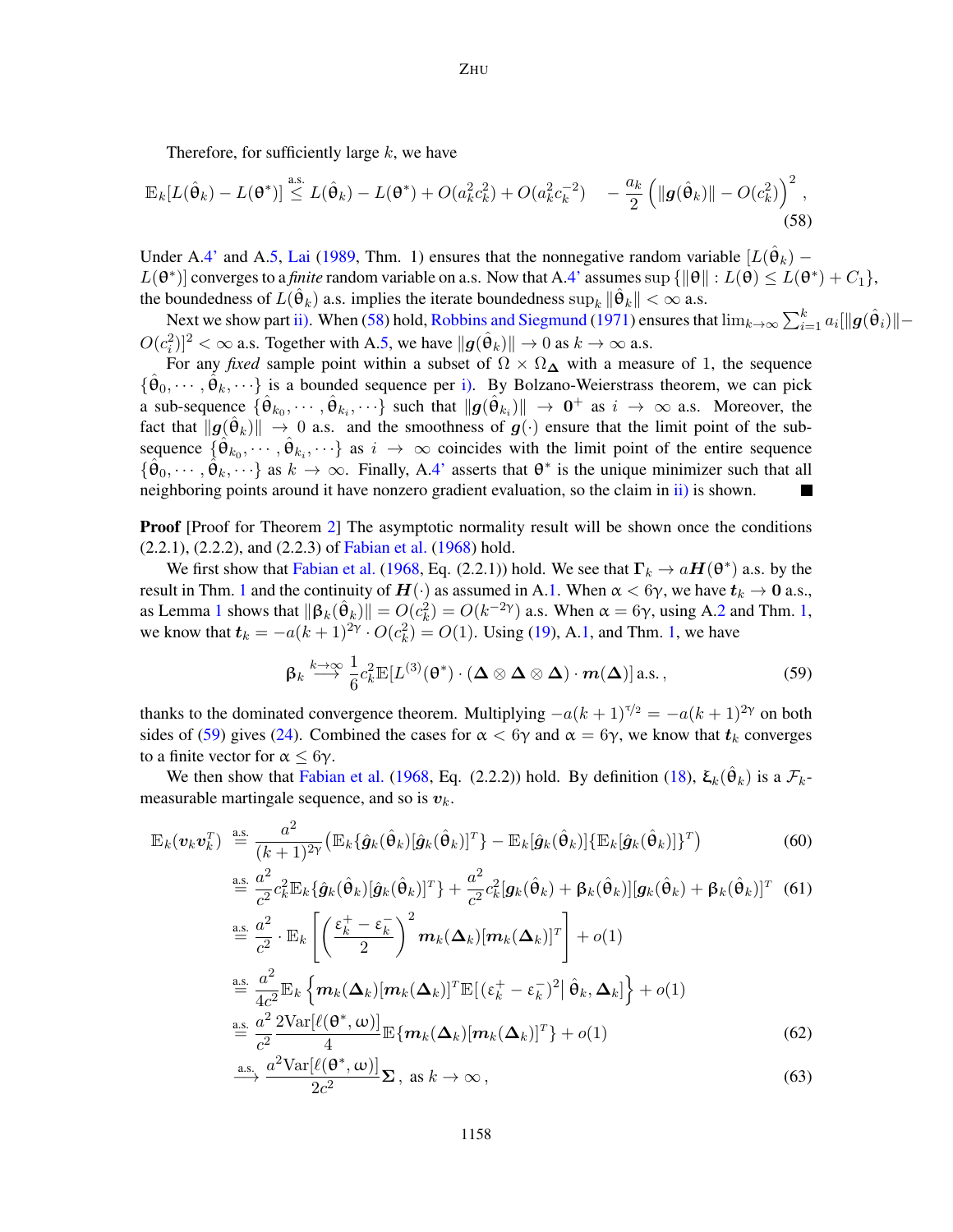where [\(60\)](#page-21-2) follows from [\(18\)](#page-9-0), the  $o(1)$  term on [\(61\)](#page-21-3) is due to A[.2,](#page-8-1) [\(19\)](#page-9-4), Lemma [1,](#page-10-1) and Theorem 1, both  $(62)$  and  $(63)$  are due to A[.6](#page-10-4) and Remark [2.](#page-10-5)

We finally show that either  $(2.2.3)$  or  $(2.2.4)$  in [Fabian et al.](#page-16-16)  $(1968)$  hold. That is, for every  $\eta > 0$ ,  $\lim_{k \to \infty} \mathbb{E}(\|\mathbf{v}_k\|^2 \mathbb{I}_{\{\|\mathbf{v}_k\|^2 \geq \eta k^{\alpha}\}}) = 0$ . For any  $C_5 \in (0, C_4/2)$ , we have

$$
\lim_{k \to \infty} \mathbb{E} \left( \| \mathbf{v}_k \|^2 \mathbb{I}_{\{\| \mathbf{v}_k \|^2 \geq \eta k^{\alpha} \}} \right) \leq \limsup_{k \to \infty} [\mathbb{P} (\| \mathbf{v}_k \|^2 \geq \eta k^{\alpha} )]^{\frac{C_5}{1+C_4}} \cdot [\mathbb{E} (\| \mathbf{v}_k \|^2 (1+C_5))]^{\frac{1}{1+C_5}} \\
\leq \limsup_{k \to \infty} \left( \frac{\mathbb{E} (\| \mathbf{v}_k \|^2)}{\eta k^{\alpha}} \right)^{\frac{C_5}{1+C_4}} \cdot [\mathbb{E} (\| \mathbf{v}_k \|^2 (1+C_5))]^{\frac{1}{1+C_5}}, \quad (64)
$$

where the first inequality is due to Holder's inequality and the second inequality is due to Markov's inequality.

Using Minkowski inequality, we have  $||v_k||^{2(1+C_5)} \leq 2(1+C_5)k^{-2(1+C_5)\gamma} \left[||\hat{g}_k(\hat{\theta}_k)|^{2(1+C_5)} + \right]$  $\|\mathbf{g}(\hat{\theta}_k)\|^{2(1+C_5)} + \|\mathbf{\beta}_k(\hat{\theta}_k)\|^{2(1+C_5)}\|$  $\|\mathbf{g}(\hat{\theta}_k)\|^{2(1+C_5)} + \|\mathbf{\beta}_k(\hat{\theta}_k)\|^{2(1+C_5)}\|$  $\|\mathbf{g}(\hat{\theta}_k)\|^{2(1+C_5)} + \|\mathbf{\beta}_k(\hat{\theta}_k)\|^{2(1+C_5)}\|$ . From Lemma 1 and A[.4,](#page-9-2) we know that there exists some K such that both  $\beta_k(\hat{\theta}_k)$  and  $g(\hat{\theta}_k)$  are uniformly bounded a.s. for all  $k \geq K$ . Lemma [1](#page-9-1) also implies that  $\|\hat{\boldsymbol{g}}_k(\hat{\theta}_k)\| = O(c_k^{-2})$  $\binom{-2}{k}$ . Combined, we have  $\mathbb{E} ||\mathbf{v}_k||^{2(1+C_5)} = O(1)$ .

Now that all relevant conditions in [Fabian et al.](#page-16-16) [\(1968\)](#page-16-16) are met to ensure the asymptotic normality.

Proof [Proof of Lemma [2\]](#page-11-2)

<span id="page-22-0"></span>Under A[.3',](#page-11-3)

$$
\mathbb{E}_{k}[\hat{g}_{k}(\hat{\theta}_{k})[\hat{g}_{k}(\hat{\theta}_{k})]^{T}]
$$
\n
$$
\stackrel{\text{a.s.}}{=} \frac{1}{4c_{k}^{2}}\mathbb{E}_{k}\bigg\{m_{k}(\Delta_{k})[m_{k}(\Delta_{k})]^{T} \times [\ell(\hat{\theta}_{k} + c_{k}\Delta_{k}, \omega_{k}) - \ell(\hat{\theta}_{k} - c_{k}\Delta_{k}, \omega_{k})]^{2}\bigg\}
$$
\n
$$
\stackrel{\text{a.s.}}{=} \frac{1}{4c_{k}^{2}}\mathbb{E}_{k}\bigg\{m_{k}(\Delta_{k})[m_{k}(\Delta_{k})]^{T} \times \mathbb{E}[(\ell(\hat{\theta}_{k} + c_{k}\Delta_{k}, \omega_{k}) - \ell(\hat{\theta}_{k} - c_{k}\Delta_{k}, \omega_{k})]^{2}|\hat{\theta}_{k}, \Delta_{k}]\bigg\}.
$$
\n(65)

Similar to the third-order Taylor expansion in Lemma [1,](#page-9-1) we have

$$
\frac{1}{4c_k^2} \mathbb{E} \big[ \left[ \ell(\hat{\theta}_k + c_k \Delta_k, \omega_k) - \ell(\hat{\theta}_k - c_k \Delta_k, \omega_k) \right]^2 \big| \hat{\theta}_k, \Delta_k \big] \stackrel{\text{a.s.}}{=} \mathbb{E} \left\{ \left[ \Delta_k^T \mathbf{g}(\hat{\theta}_k, \omega_k) \right]^2 \big| \hat{\theta}_k, \Delta_k \right\} + O(c_k^4)
$$
\n
$$
\stackrel{\text{a.s.}}{=} \left[ \Delta_k^T \mathbf{g}(\hat{\theta}_k, \omega_k) \right]^2 + O(c_k^4) \tag{66}
$$

Whence, [\(65\)](#page-22-0) becomes

<span id="page-22-1"></span>
$$
\mathbb{E}_k[\hat{\boldsymbol{g}}_k(\hat{\boldsymbol{\theta}}_k)[\hat{\boldsymbol{g}}_k(\hat{\boldsymbol{\theta}}_k)]^T] \stackrel{\text{a.s.}}{=} \mathbb{E}_k\left\{\boldsymbol{m}_k(\boldsymbol{\Delta}_k)\boldsymbol{\Delta}_k^T\mathbf{g}(\hat{\boldsymbol{\theta}}_k,\boldsymbol{\omega}_k)[\mathbf{g}(\hat{\boldsymbol{\theta}}_k,\boldsymbol{\omega}_k)]^T\boldsymbol{\Delta}_k[\boldsymbol{m}_k(\boldsymbol{\Delta}_k)]^T\right\} + o(1).
$$
\n(67)